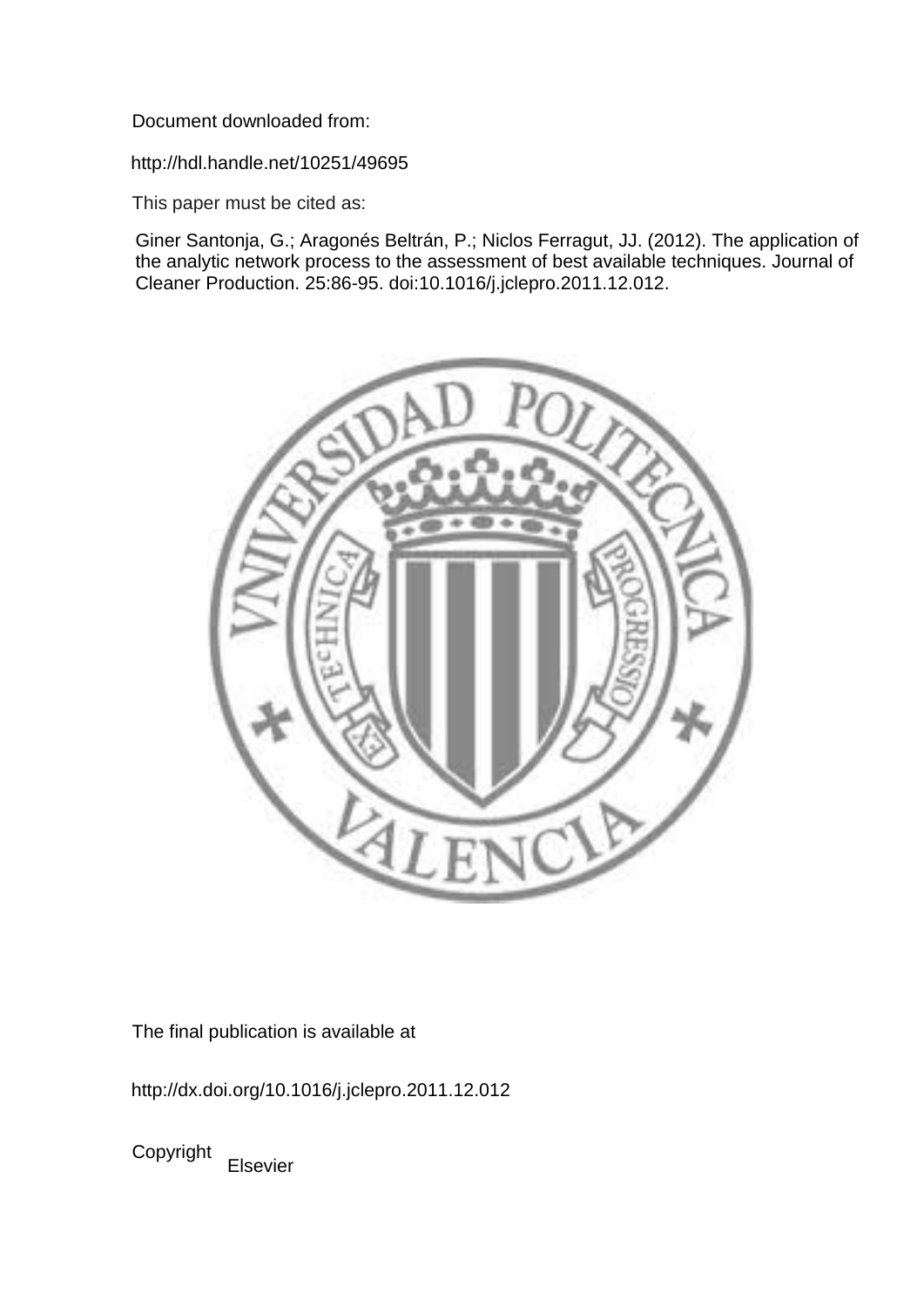# **The application of the Analytic Network Process to the assessment of Best Available Techniques**

Germán Giner-Santonja<sup>a\*</sup>, Pablo Aragonés-Beltrán<sup>b</sup>, Joaquín Niclós-Ferragut<sup>c</sup>

a: Clean Technologies Center. Department of Infrastructure, Planning and Environment Valencia Regional Government. Ronda Isaac Peral y Caballero 5. 46980 Paterna. Valencia. Spain.

b: INGENIO (CSIC-UPV), Universitat Politècnica de València, Camino de Vera s/n, 46022 Valencia, Spain.

c: Department of Engineering Projects. Universitat Politècnica de València, Camino de Vera s/n, 46022 Valencia, Spain.

**\*Corresponding Author**. Tel. +34 961366949; fax: +34 961318495

**Email addresses:** giner\_ger@gva.es (Giner-Santonja), aragones@dpi.upv.es (Aragonés-Beltrán), niclos\_joa@gva.es (Niclós-Ferragut)

#### **Abstract**

The European Integrated Pollution Prevention and Control Bureau produces reference documents on Best Available Techniques, called BREFs. These documents give technical and descriptive information about the installations that represent a significant pollution potential in Europe. However, they do not provide an assessment of the Best Available Techniques, which is a decision to be made by the competent environmental authority. The present work proposes a decision making process for assessing Best Available Techniques based on the Analytic Network Process. Seven evaluation criteria, grouped into three clusters, have been proposed. The process is applied to a case study and the results are described and analyzed. As a main conclusion, this paper describes a robust and scientific method for a better implementation of the Integrated Pollution Prevention and Control approach.

**Keywords:** Best Available Techniques, BREF, ANP, IPPC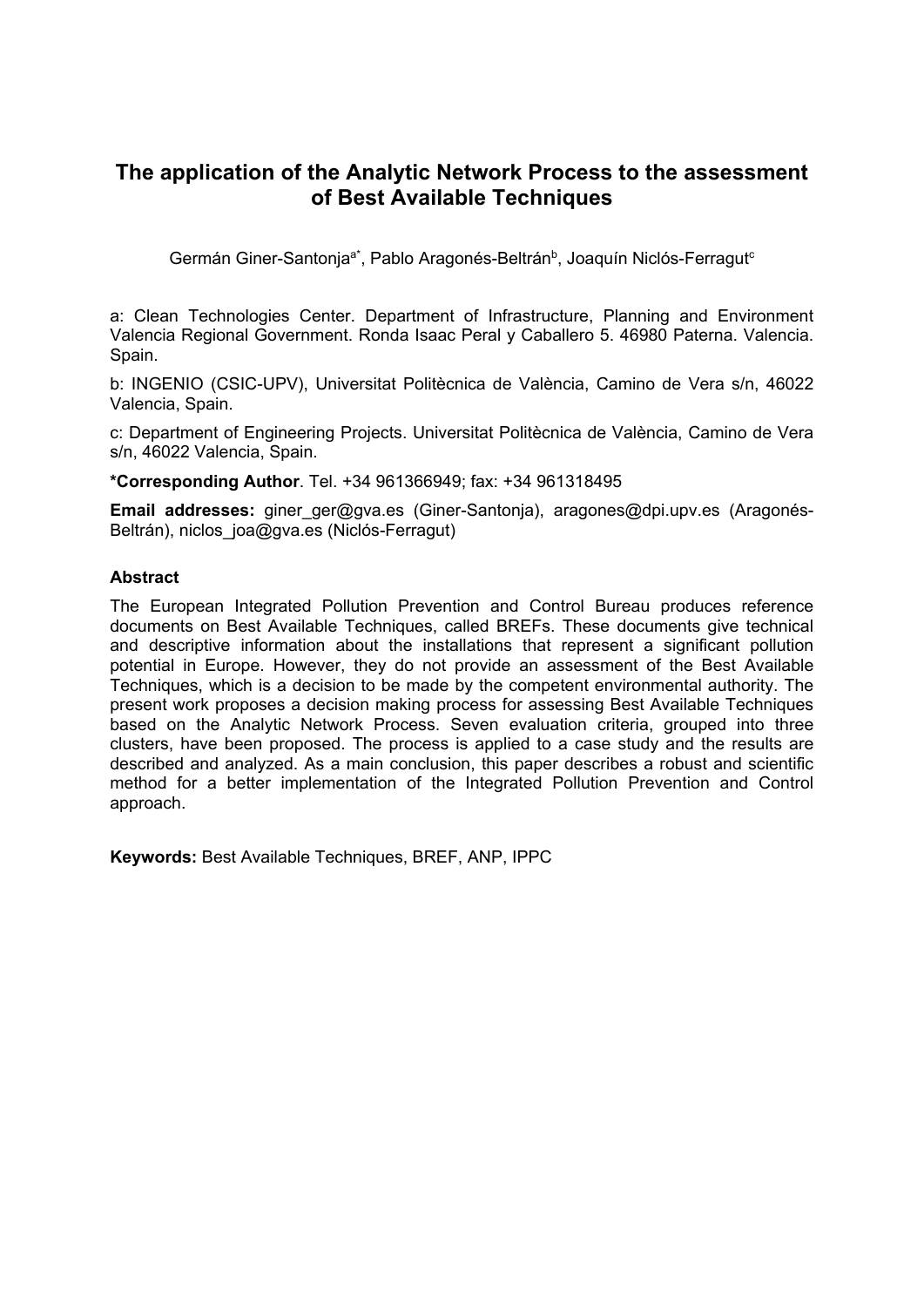## **1. Introduction**

The real cause of the current financial crisis is the crisis of the industrial model based on intensive mass production and extensive use of cheap resources. This model, which was highly successful in the twentieth century, came to its end in the last decade. Today, ecoefficient innovation or eco-innovation has become a key concept in the EU (Jänicke, 2010).

One of the three priorities of the Europe 2020 Strategy (European Commission, 2010) is sustainable growth through the promotion of an economy that is greener, more competitive and more efficient in its use of resources. But to reach this goal substantial changes in the regulations are needed (Ashford & Hall, 2011).

One of the most powerful tools for the promotion of eco-innovations is Directive 2008/1/EC concerning integrated pollution prevention and control (European Parliament, 2008), known as the Integrated Pollution Prevention and Control (IPPC) Directive. This Directive will be repealed on 7 January 2014 by Directive 2010/75/UE (European Parliament, 2010) on industrial emissions.

The IPPC Directive establishes a procedure for authorizing the activities listed in Annex 1 so that the owner of a new facility must request permission from the competent authority, which is then required to conduct an environmental assessment of the activity (EA-IPPC). The EA-IPPC takes into consideration all factors involved in the activity: characteristics of the installation, industrial processes, impact of pollutants on water, soil, air and workers health. The results of the EA-IPPC serve to write a report specifying the operational requirements of the activity. This report is called the Integrated Environmental Authorization (IEA) and should comply with the IPPC regulations. The IPPC approach considers the establishment of emission limit values based on Best Available Techniques (BAT) but is does not prescribe the use of any technique or specific technology, or take into account the technical characteristics of the installation concerned, its geographical location and local environmental conditions

According to the IPPC Directive, BAT means the most effective and advanced stage in the development of activities and their methods of operation which indicates the practical suitability of particular techniques for providing in principle the basis for emission limit values designed to prevent and, where that is not practicable, generally to reduce emissions and the impact on the environment as a whole.

For the correct implementation of the IPPC approach the competent authority should know and assess all existing BAT before conducting the IEA of an IPPC installation. Similarly, the holder of the facility should include the most suitable BAT in his application form. However, the use of BAT is not restricted to the scope of the IPPC Directive, but any company can implement a BAT in its production process as a tool to improve eco-efficiency and consequently competitiveness. This is because the IPPC approach prioritizes pollution prevention over treatment (Honkasalo et al., 2005).

The European Commission, through the European IPPC Bureau, publishes reference documents for different IPPC sectors (mainly industrial and farming) that contain a description of the main processes, environmental aspects and associated list of BAT. These documents, called Reference Documents on Best Available Techniques (BREF) are publicly available and provide technical details and general descriptive information, but do not include an assessment of these techniques, which is a key issue for the correct implementation of the IPPC approach.

The implementation of BAT generally involves the installation of new equipment or machinery. The correct selection of a BAT is an important decision for a company, especially if it is located in an environmentally sensitive area (Samarakoon and Gudmestad, 2011). Using the right equipment can improve the production process, facilitate the efficient use of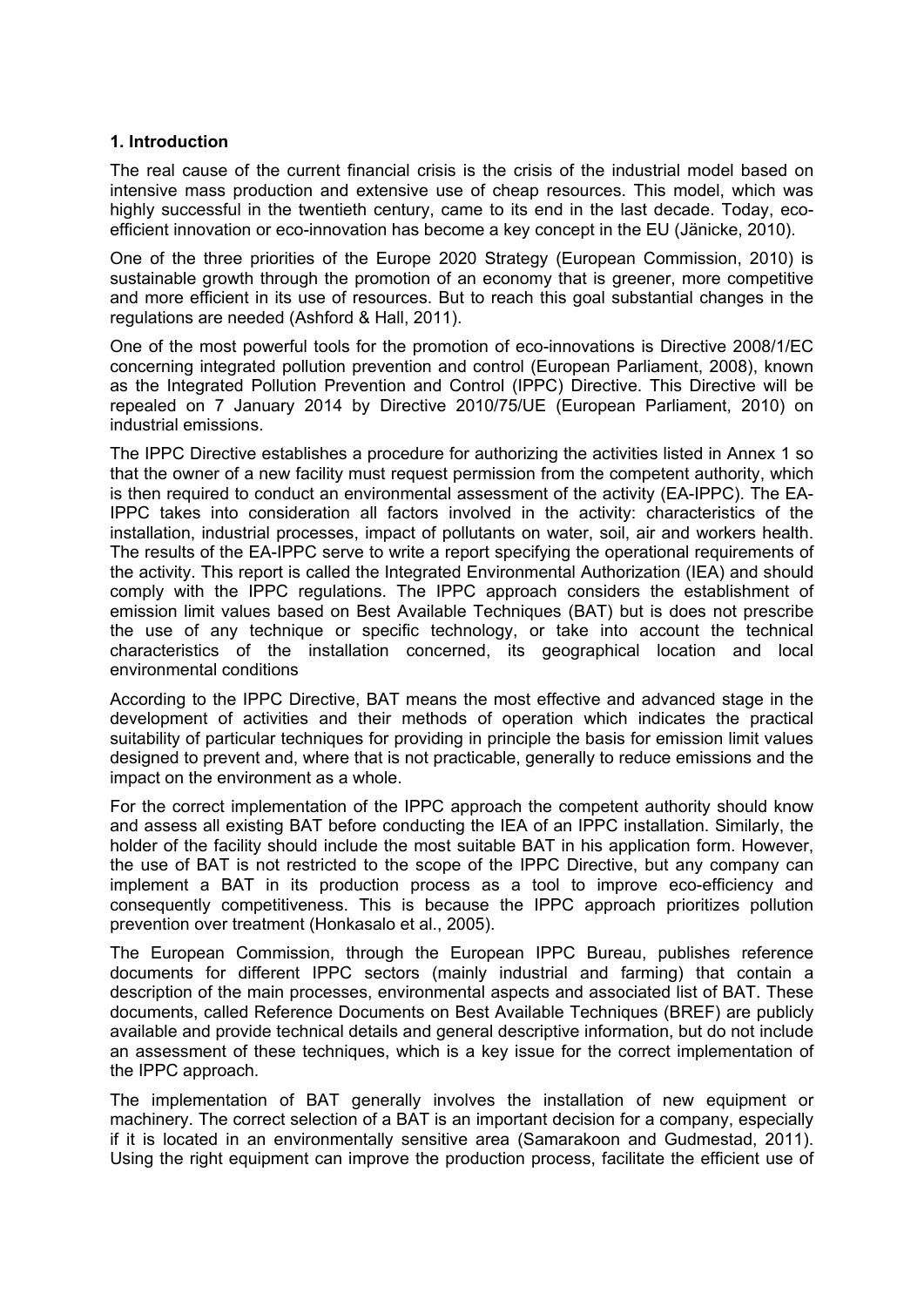labor, increase productivity and improve flexibility. The selection of new equipment can become a long and difficult process, requiring sound knowledge and extended experience. For proper and effective evaluation of the alternatives, decision-makers have to analyze a large amount of data and consider various quantitative and qualitative criteria. In other words, it is a multicriteria decision making (MCDM) problem (Ayag and Ozdemir, 2006).

The Life Cycle Assessment (LCA) approach seems to be the most environmentally suitable technique to compare different types of equipment because it determines the environmental impacts associated with resource use and pollutant discharges to the environment. LCA application is regulated by ISO 14.040:2006, though it is difficult to find accurate data on the characteristics and potential impacts of the machinery under evaluation. This is another important pitfall hindering the correct implementation of the IPPC Directive (Bréchet and Tulkens, 2009).

A different approach for the evaluation of BAT is based on Multi-Criteria Decision Analysis (MCDA). Belton and Stewart (2002) define MCDA as a term that includes a set of concepts, methods and techniques that seek to help individuals or groups to make decisions, which involve several points of view in conflict and multiple stakeholders. All these MCDA concepts and methods have been largely studied in the Operational Research literature (Belton and Stewart, 2002), (Pomerol and Barba-Romero, 2000) (Figueira et al., 2005).

In this work the Analytic Network Process (ANP) proposed by Saaty (2001) as a generalization of the Analytic Hierarchy Process (AHP) (Saaty, 1980) is used to evaluate BAT. The ANP process starts with the formulation of the problem and ends with a comparison of the results obtained from both techniques.

MCDA techniques have been used for technology assessment: Doukas et al. (2006) used PROMETHEE II to assess technologies for power generation, Bollinger and Pictet (2008) used ELECTRE III to evaluate waste incineration technologies, Gómez-Lopez et al. (2009) used TOPSIS to assess disinfection technologies for wastewater reuse.

However, there are few studies that apply MCDA techniques to the evaluation of BAT. Dijkmans (2000) selected BAT for two IPPC activities through qualitative assessment based on BAT availability in the market, environmental impacts and economic feasibility. Schultmann et al. (2001) compared different BAT from an economic viewpoint by estimating the costs associated with initial investment and maintenance. Geldermann and Rentz (2001) used PROMETHEE for the evaluation of BAT that can reduce atmospheric emissions, especially when using uncertain data. These authors proposed the reference installation approach in 2004, which consists of assigning a class type to the IPPC installation under evaluation, so that the same emission measures (BAT) are applied to all facilities belonging to the same IPPC category. In their work the authors also used AHP (Geldermann and Rentz, 2004). Georgopoulou et al. (2008) developed a software tool for BAT assessment called BAT Economic Attractiveness Tool. The tool performs a quantitative analysis of the economic and environmental effects resulting from the implementation of a BAT. Barros et al. (2008) identified and analyzed the potential BAT for a fish farm from different published BREF and their experience in the sector in Galicia, and selected those BAT that could improve environmental performance. Liu and Wen (2012) selected BAT using Data Envelopment Analysis, for the case of thermal power plants in China.

## **2. Overview of AHP/ANP**

The Analytic Hierarchy Process (AHP) and the Analytic Network Process (ANP) are two methods proposed by Saaty (Saaty, 1980, 1996a, 2001, 2005, 2008). AHP is a well-known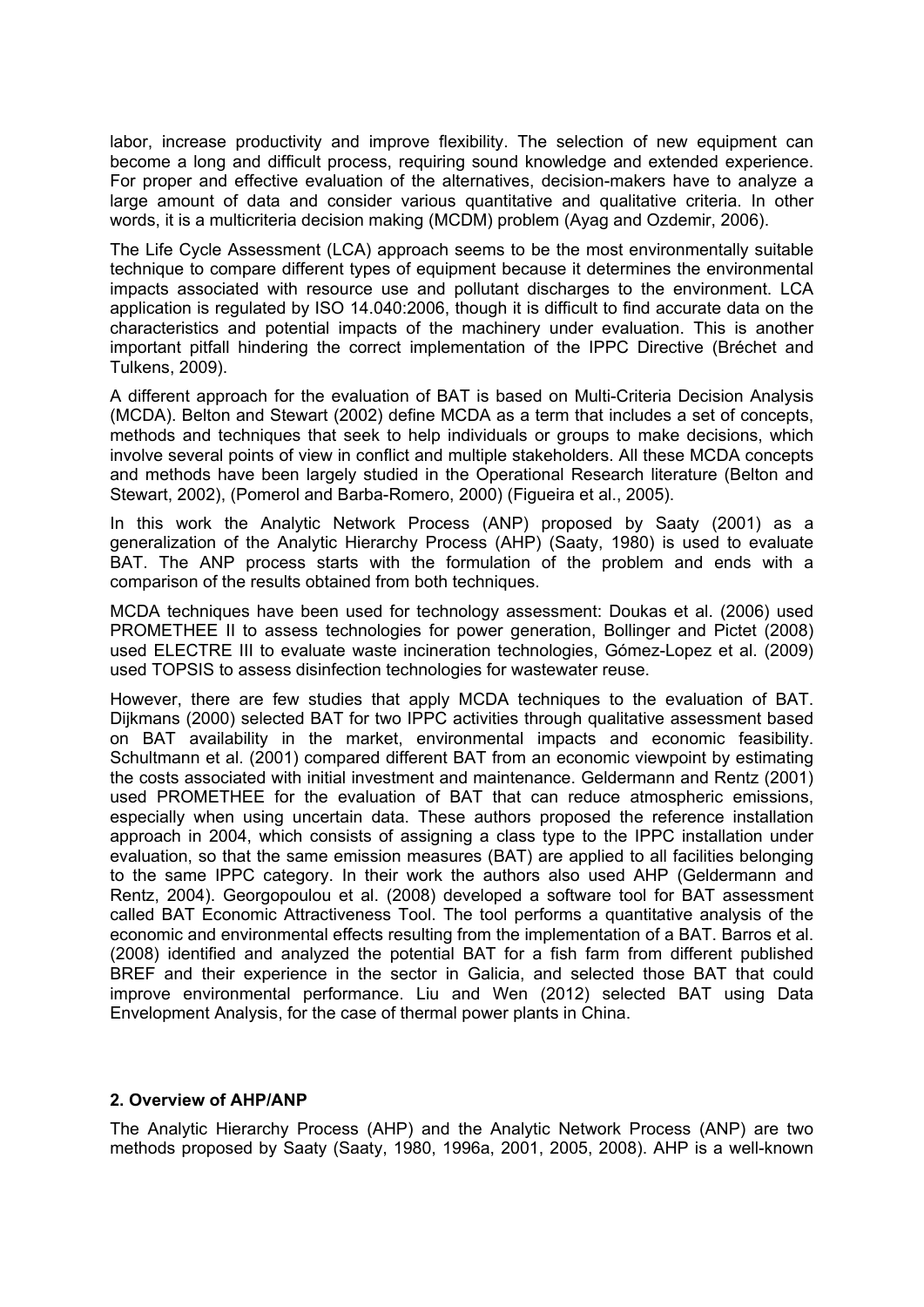technique based on the fact that the inherent complexity of a multiple criteria decision making problem can be modeled breaking down it into several levels in such a way that they form a hierarchy with unidirectional hierarchical relationships between levels. The top level of the hierarchy is the main goal of the decision problem. The lower levels are the tangible and/or intangible criteria and subcriteria that contribute to the goal. The bottom level is formed by the alternatives to evaluate in terms of the criteria. In each hierarchical level paired comparisons are made with judgments using numerical values taken from the AHP absolute fundamental scale of 1-9. These comparisons lead to dominance matrices from which ratio scales are derived in the form of principal eigenvectors. These matrices are positive and reciprocal (aij = 1/aji). The synthesis of AHP combines multidimensional scales of measurement into a single one-dimensional scale of priorities. The method also calculates a consistency ratio (CR) to verify the coherence of the judgments, which must be about 0.10 or less to be acceptable. Mathematical foundations of AHP can be found in Saaty (1994, 1996b).

AHP is conceptually easy to use; however its strict hierarchical structure cannot address the complexities of many real-world problems. As a solution, Saaty proposed the ANP model, a generalization of AHP. ANP represents a decision-making problem as a network of criteria and alternatives (all called elements), grouped into clusters. All the elements in the network can be related in any possible way, i.e. a network can incorporate feedback and complex inter-relationships within and between clusters. This provides a more accurate modeling of complex settings. The influence of the elements in the network on other elements in that network can be represented with a supermatrix. This new concept consists of a twodimensional element-by-element matrix which adjusts the relative importance weights in individual pairwise comparison matrices to build a new overall supermatrix with the eigenvectors of the adjusted relative importance weights. According to Saaty (2001), the ANP model comprises the following steps:

- (i) Identifying the components and elements of the network and their relationships.
- (ii) Conducting pairwise comparisons on the elements.
- (iii) Placing the resulting relative importance weights (eigenvectors) in pairwise comparison matrices within the supermatrix (unweighted supermatrix).
- (iv) Conducting pairwise comparisons on the clusters.
- (v) Weighting the blocks of the unweighted supermatrix, by the corresponding priorities of the clusters, so that it can be column-stochastic (weighted supermatrix).
- (vi) Raising the weighted supermatrix to limiting powers until the weights converge and remain stable (limit supermatrix).

Other authors have used the AHP method for the assessment of different technologies. Tabucanon et al. (1994) used AHP for the selection of machines in flexible manufacturing systems. Prabhu and Vizayakumar (1996) used AHP to select technologies through technical, socio-economic and environmental criteria. Chan et al. (2001), Cziner et al. (2005) and Gerdsri and Kocaoglu (2007) used AHP to integrate new industrial equipment in the production process by various criteria: economic costs, technological efficiency, safety, environmental factors, and so on. Chowdhury and Husain (2006) used AHP in combination with the fuzzy set theory for evaluation of drinking water treatment technology. Remanufacturing of technologies has been assessed using AHP in recent studies (Subramoniam et al., 2011; Du et al., 2012, Jiang et al., 2011).

ANP has also been used in environmental works. For example, Erdoğmuş et al. (2006) used ANP to select the optimal type of fuel for residential heating in Turkey, Ulutas (2005) and Dağdeviren and Eraslan (2008) used ANP to prioritize energy policies in Turkey, Köne and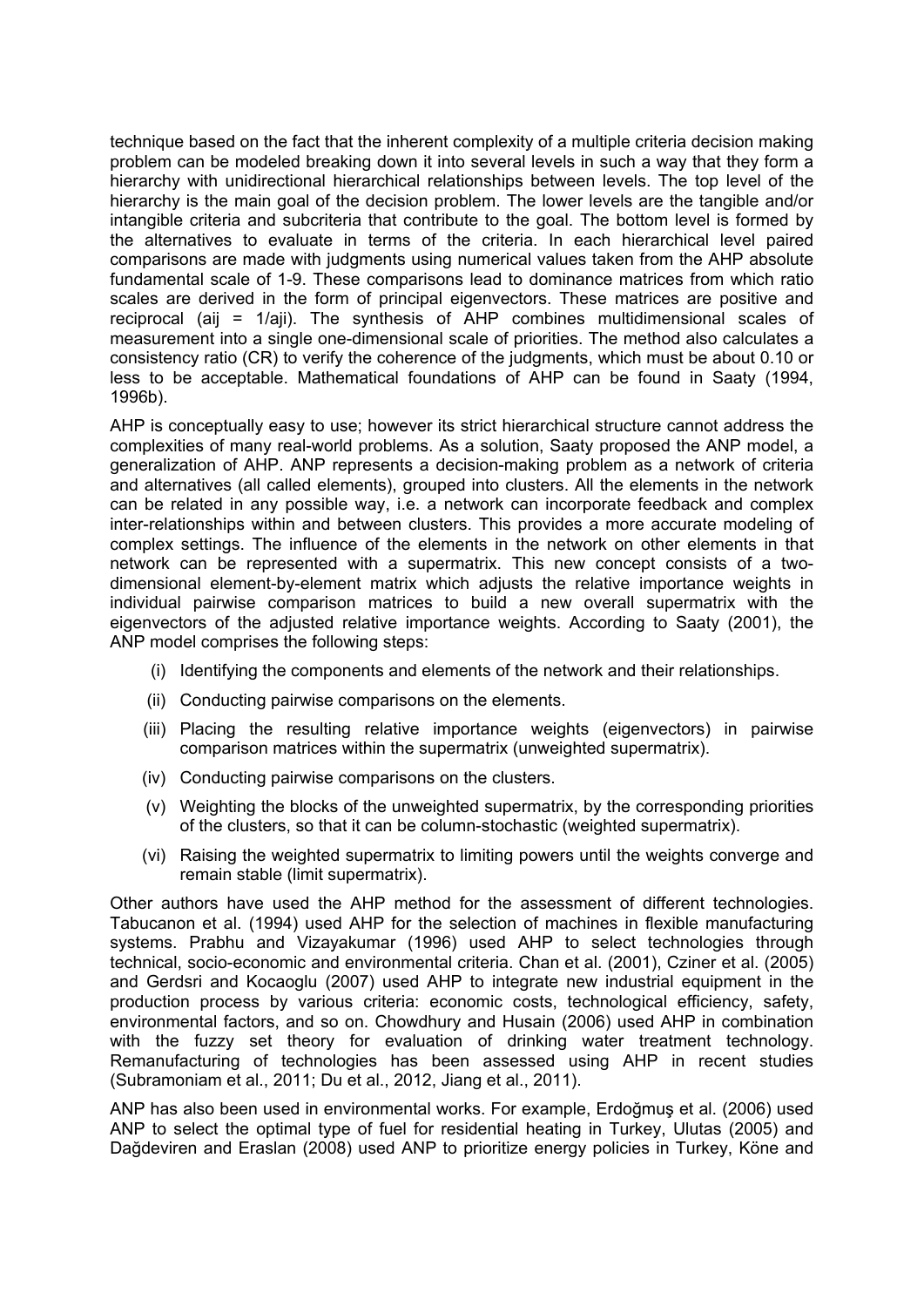Büke (2007) used ANP to evaluate fuels for electricity generation, Bathe et al. (2007) evaluated potential locations for a landfill, Aragonés-Beltrán et al. (2010) to locate municipal solid waste treatment plants, Gómez-Navarro et al (2009) to propose an index of environmental pressure for urban development planning, Yüksel and Dağdeviren (2007) to select technologies in a textile industry. However, no ANP applications were found in the literature that evaluate BAT

The reasons for using an ANP-based decision analysis approach in the present work are: (i) the assessment of BAT is a multicriteria decision problem; (ii) there are dependencies among groups of criteria and between these and the alternative techniques under evaluation; (iii) the detailed analysis of the inter-relationships between clusters forces the decision makers to carefully reflect on their project priority approach and on the decision-making problem itself and helps DMs to gain a better understanding of the problem and to make a more reliable final decision, (iv) the model permits the consideration of qualitative and quantitative criteria, v) the model also takes into consideration the opinions of a multidisciplinary team.

Its main drawback is the difficulty in modeling influences among the elements involved in the evaluation process. In complex models the questionnaires generally contain simple questions but there are too many, which may cause tiredness and boredom in the decisionmaker. Subnets and BOCR analysis (Benefits, Opportunities, Costs and Risks) can be used instead.

Another problem may arise when the number of alternatives to be assessed is very high (more than 7) or they are heterogeneous. In this case, Saaty suggests applying ratings evaluation or grouping alternatives into homogeneous groups (Saaty and Shang, 2011).

## **3. The BAT assessment process and the ANP modeling approach**

The BAT assessment method proposed in this work is shown in Figure 1. The experts of the competent authority act as Decision Maker (DM) as specified in the IPPC Directive. These experts are a multidisciplinary team consisting of lawyers, engineers, biologists, chemists and environmental technicians, who are specialized in different areas related to industrial activity and its impact on the environment.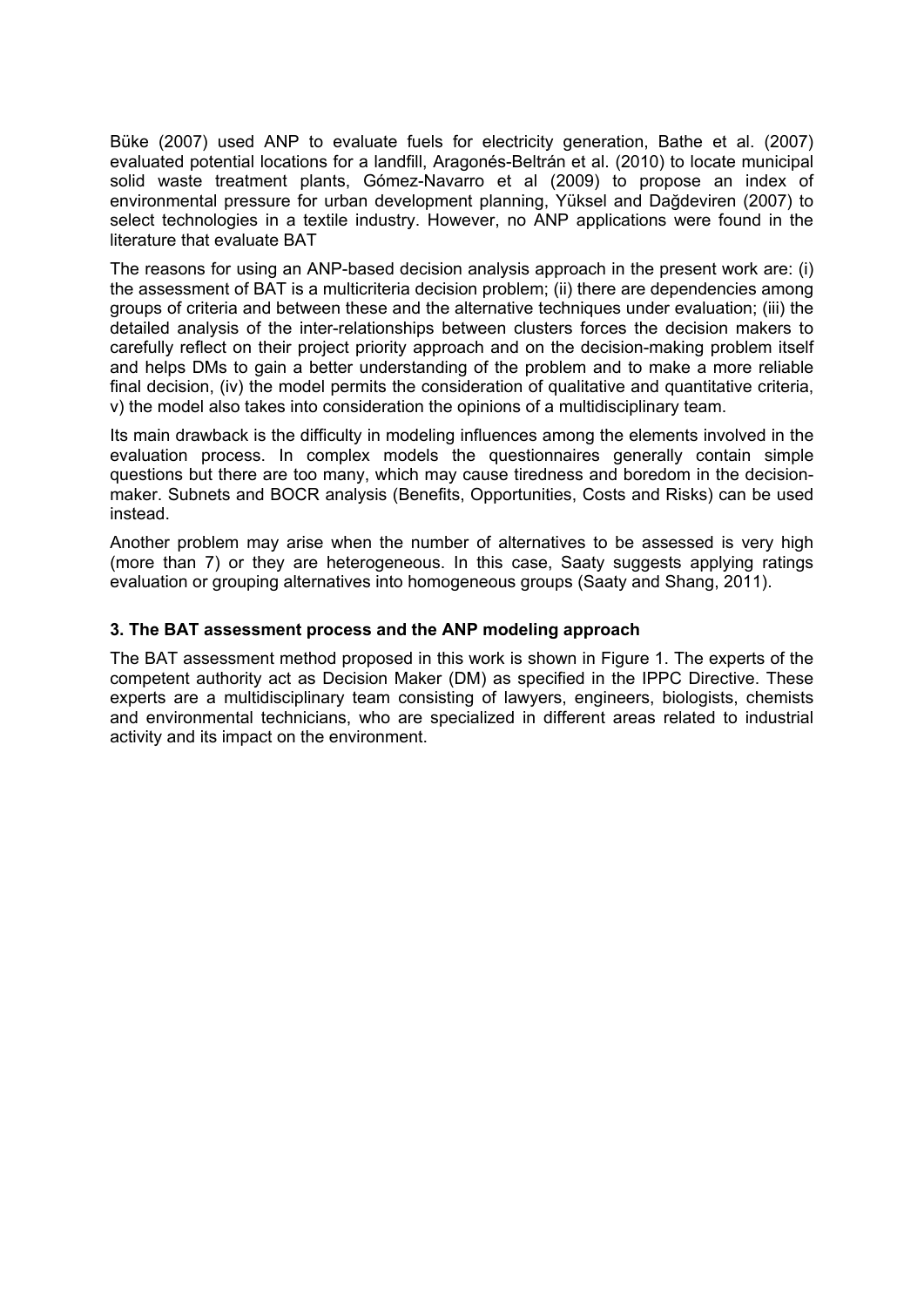

**Figure 1: BAT assessment model (adapted from Aragonés-Beltrán et al., 2010b)**

## **3.1 Phase of problem analysis**

The starting point for the selection of a BAT are the BREF documents, as well as the national guidelines and, occasionally, local guidelines. These documents are prepared and updated by multidisciplinary working groups, composed of personnel from the competent authorities, representatives of the productive sector, technology centers, professional associations and environmentalists. From a methodological point of view, these working groups are considered as a decision group with different views, so that these documents do not contain a BAT assessment.

BREF design is an iterative process that involves the following steps:

• Identification of the key environmental aspects of the productive sector.

• Analysis of the BAT techniques that act on these key issues, including costs, resource use and associated environmental impacts.

• Identification of best environmental performance, according to information available in the European Union and worldwide.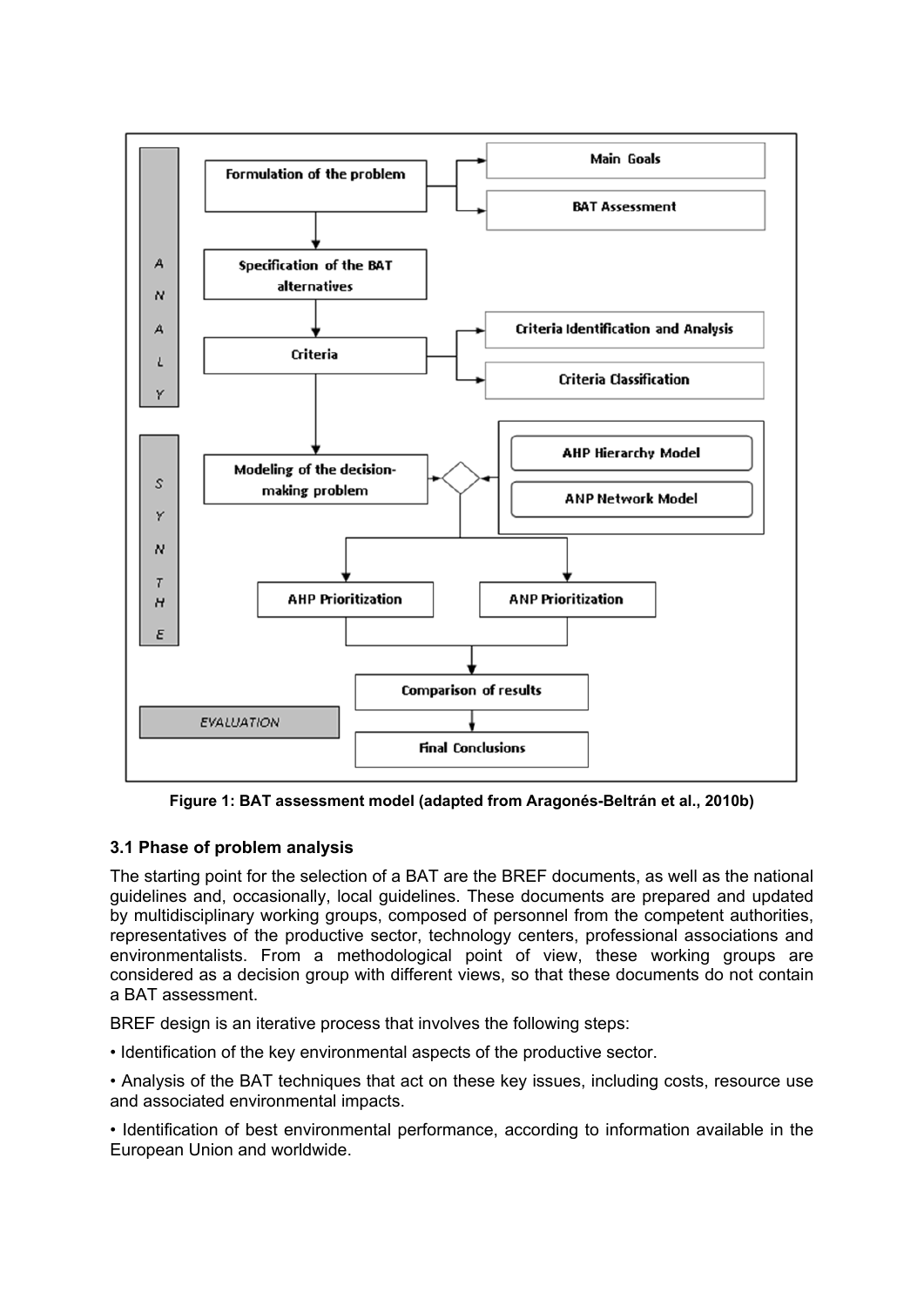• Selection of a BAT in accordance with Annex IV of the IPPC Directive, including a description of its environmental advantages

The BREFs reflect the overall environmental situation of a given industrial sector but cannot analyze each individual facility (Schoenberger, 2009). Therefore, these documents only include a list of BATs for each stage of the production process.

The formulation of the problem under analysis in this paper is: "Given a particular facility for which the holder requests the IEA, the competent authority should evaluate the BAT for each environmental aspect in the available BREF documents before issuing the corresponding authorization."

The alternatives to evaluate will be selected by the DM based on the BREFs and his professional experience. These are the considerations to be taken into account generally or in specific cases when determining best available techniques, as defined in Annex IV of the IPPC Directive:

- the use of low-waste technology:
- the use of less hazardous substances;
- the furthering of recovery and recycling of substances generated and used in the process and of waste, where appropriate;
- comparable processes, facilities or methods of operation which have been tried with success on an industrial scale;
- technological advances and changes in scientific knowledge and understanding;
- the nature, effects and volume of the emissions concerned;
- the commissioning dates for new or existing installations:
- the length of time needed to introduce the best available technique;
- the consumption and nature of raw materials (including water) used in the process and energy efficiency;
- the need to prevent or reduce to a minimum the overall impact of the emissions on the environment and the risks to it;
- the need to prevent accidents and to minimize the consequences for the environment;
- the information published by the Commission pursuant to Article 17(2), second subparagraph, or by international organizations.

Based on these criteria and the scientific literature, this paper proposes seven evaluation criteria, grouped into three clusters:

Cluster 1: Economic Criteria.

- C11 Implementation costs: they are basically the costs of implementation of BAT, i.e. the investment and engineering costs as well as the implementation costs (Cziner et al., 2005).
- C12 Resource Consumption: these criteria refer to the operation and maintenance of BAT, the inputs needed for daily operation (water, electricity, raw materials, reagents, etc.) (Barros et al., 2009).
- C13 Energy efficiency: these criteria take into account the BAT power efficiency, which in turn affects productivity (Honkasalo et al., 2005).

Cluster 2: Environmental Criteria.

- C21 Wastewater management: they refer to the quantity and quality of generated wastewater, and its management (Geldermann and Rentz, 2004).
- C22 Air Emissions Management: criteria related to the nature and quantity of air emissions, and their impact on the environment (Georgopoulou et al., 2008).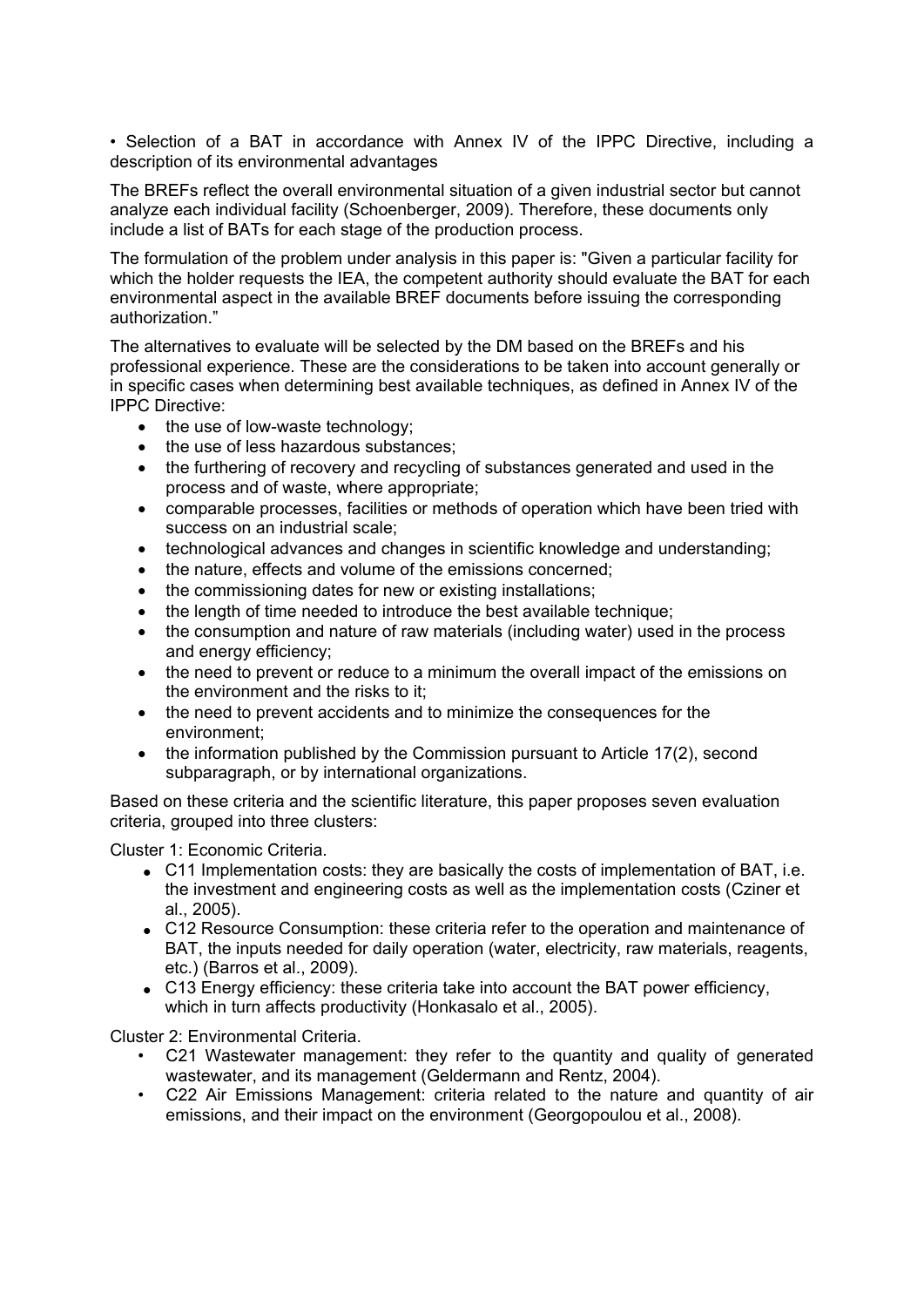• C23 Waste management: aspects associated with the amount and type of waste generated and its management according to the waste management hierarchy (Djikmans, 2000).

Cluster 3: Social criteria (Gómez-López et al., 2009).

• C31 Workers Health: This cluster includes the degree of influence of the BAT on the health of the workers working in the plant. It also includes the possible effects on the people living near the IPPC installation. Mathematical models of dispersion of pollutants should be used to determine the distance thresholds.

This structure is applicable to any BAT assessment analysis.

## **3.2. Phase of data synthesis**

In this phase the decision model is specified. For this purpose in the present work the AHP and ANP methods are used following two main decision analysis models: one hierarchy model and another network-based model. Following is a description of both decision analysis models.

## **3.2.1. The hierarchy model**

The hierarchy model is as follows:



**Figure 2. AHP-based Hierarchy model for BAT assessment** 

In this model, we have identified three sets of criteria (higher-level criteria), each of which includes elements or bottom-level criteria. First the weights of the criteria were set and subsequently the value of each alternative was calculated with respect to each criterion. According to AHP in the case study the criteria weights were obtained by pairwise comparison and represented the importance that the DM assigned to each of them.

## **3.2.1. The network model**

The alternatives (BAT) were then evaluated with this model taking into account the influences between the elements of the problem (criteria and alternatives). The values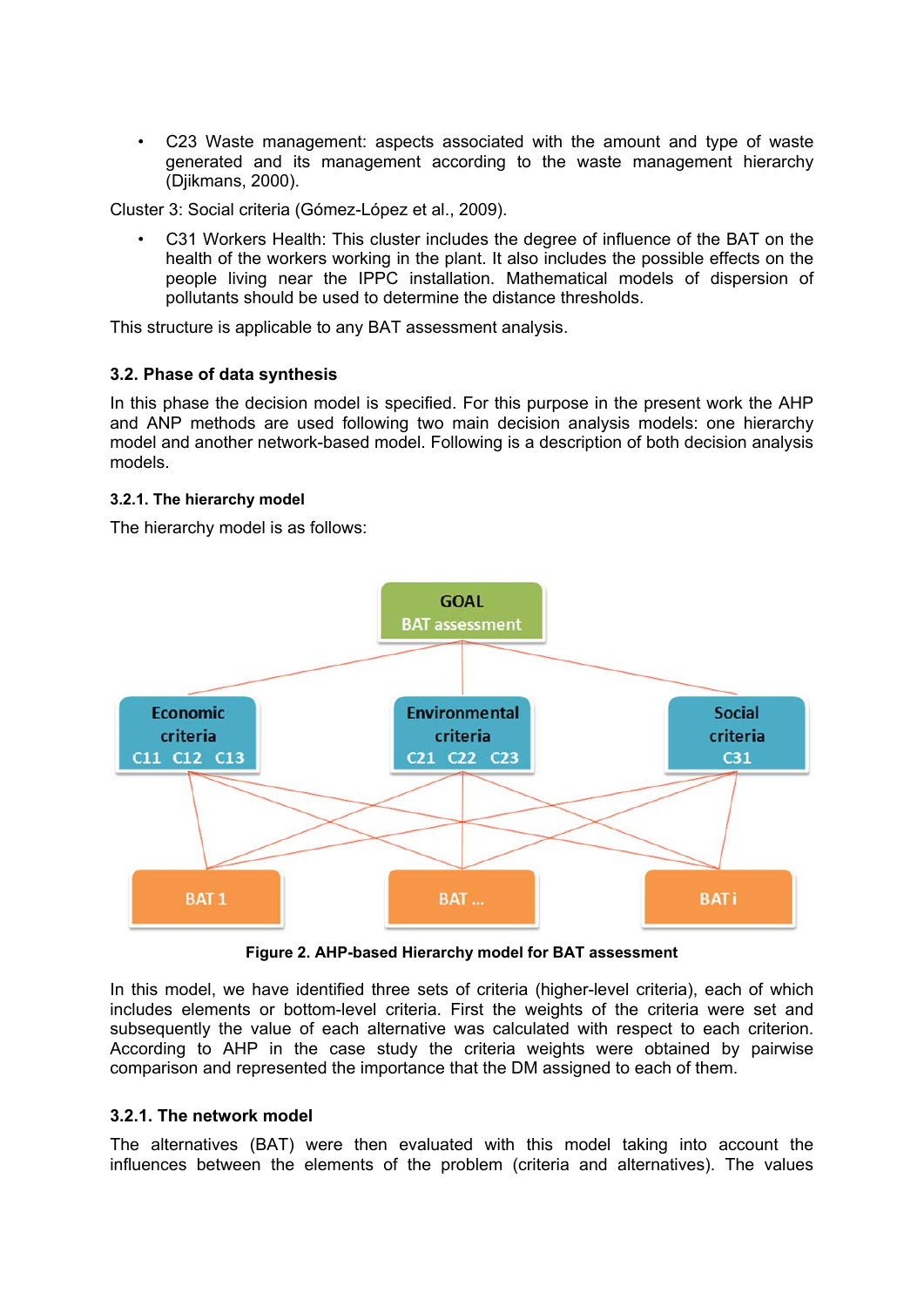obtained indicate the influence of each element on the whole system. This is a more complex model because it requires the DM to thoroughly analyze the problem.



**Figure 3: ANP-based Network model for BAT assessment**

## **4. Case study**

#### 4.1. Analysis.

The aim of the case study is: "evaluation of the best available techniques to control the emission of particles into the atmosphere from powder processing in a tile industry in the province of Castellón (Spain)."

A multidisciplinary team was formed consisting of six technicians of the Clean Technologies Center of Valencia, part of the Department of Infrastructure, Planning and Environment (Valencia Regional Government). The members of the team have long experience in drafting regional BAT documents, and acted as Decision Maker (DM) in the decision process. The DM was assisted by a researcher of the Department of Engineering Projects of the Polytechnic University of Valencia, who acted as Analysis Team (AT). The DM used the consensus criteria outlined in the previous section.

From the BAT reference documents for the ceramic tile industry in Valencia (Spain) (Instituto de Tecnología Cerámica y Comisión de Trabajo, 2009) the DM selected the three BAT that he considered to be the most suitable for the facility under analysis.

- BAT 1: Covering the conveyor belts that manage dusty materials.
- BAT 2: filtering the air resulting from sucking in the load and dispensing of raw materials.
- BAT 3: using pneumatic conveying systems.

In addition to the particular requirements of these BAT, the DM also had to take into consideration their relevance to the technical and environmental characteristics of the IPPC installation.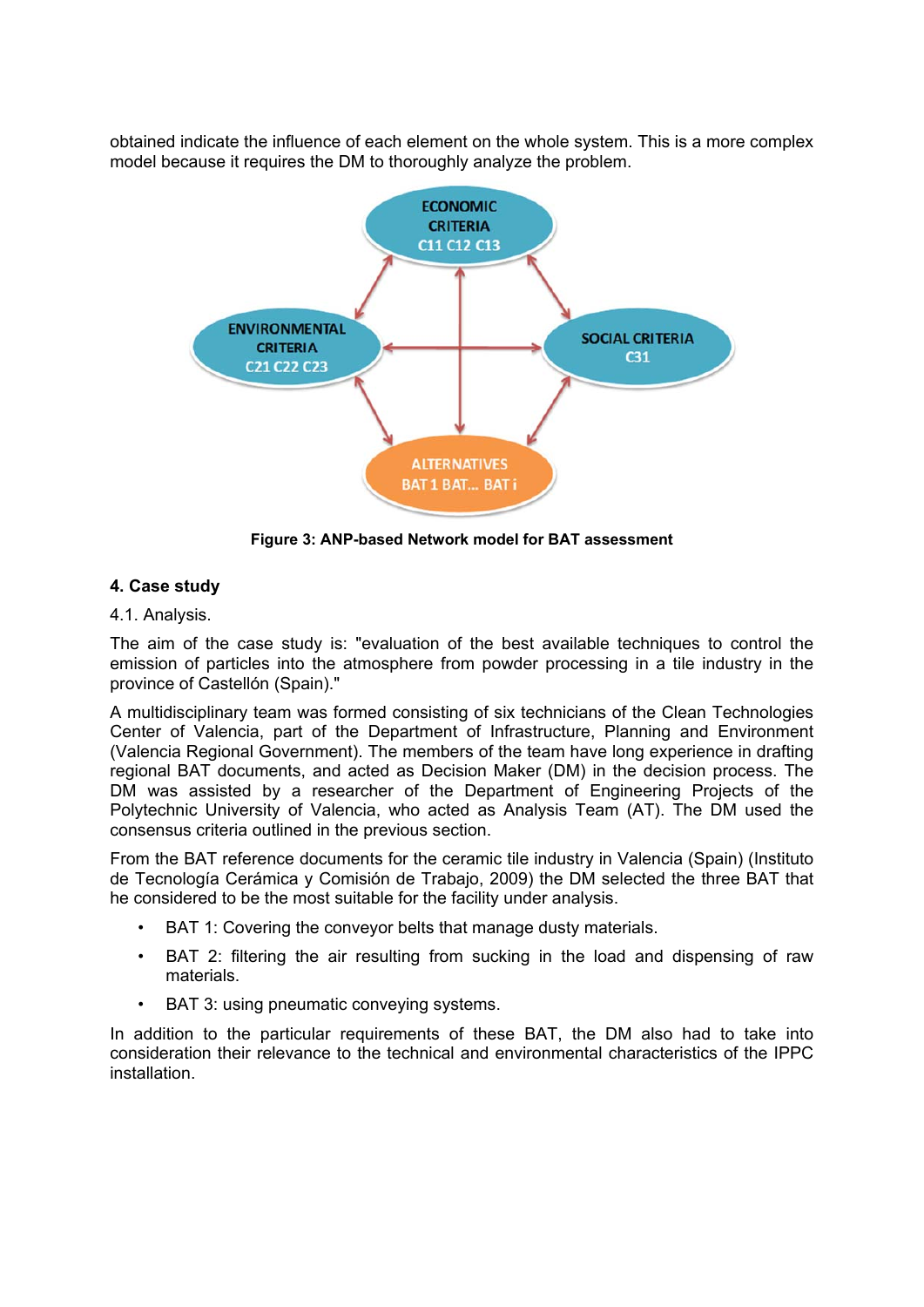## 4.2. Synthesis

## 4.2.1 Hierarchy Model

Following AHP, once the hierarchy is established, the process follows three steps: i) criteria weighting, ii) evaluation of BAT for each criterion, and iii) results and findings. The first two steps are based on individual pairwise comparison matrices for the different levels and sublevels. In the step i) the eigenvector of each matrix gives the local weight of the criteria at each level and sublevel. This weight represents the importance that the DM assigns to each criterion in comparison to the other criteria in the same level. The global weight corresponding to each criterion is obtained multiplying its local weight by the global weight corresponding to the criterion from the next higher level. These global weights of criteria represent the importance that the DM assigned to each of them in comparison to all criteria of the model.

The individual judgements emitted by each DM were aggregated using the geometric mean (Saaty and Peniwaty, 2008). In order for the DMs to give their judgments on each matrix, a questionnaire was designed with the following question: Given a certain higher-level control criterion (e.g. economical, environmental or social) and two lower-level criteria, Which criterion is more important and to what extent according to Saaty's 1-9 scale?. Next, another questionnaire was designed to evaluate the different alternatives based on their relative criteria levels using questions such as: Given a certain criterion and two alternatives to compare, which alternative better satisfies the criterion and to what extent according to Saaty's 1-9 scale?. In all individual judgement matrices it was verified that their consistency ratios were less than 0.1

Table 1 shows the local and global (aggregated) weights of the criteria, according to the hierarchy approach.

| <b>GOAL</b>              | <b>CLUSTER</b>                                   | <b>CRITERIA</b>               | Local | Global |
|--------------------------|--------------------------------------------------|-------------------------------|-------|--------|
|                          | <b>ECONOMIC</b>                                  | C11. Implementation costs     | 0.193 | 0.143  |
|                          | <b>CRITERIA</b>                                  | C12. Resource consumption     | 0.268 | 0.199  |
|                          | 0.741                                            | C13. Energy efficiency        | 0.540 | 0.400  |
| <b>BAT</b><br>assessment | <b>ENVIRONMENTAL</b><br><b>CRITERIA</b><br>0.184 | C21. Wastewater management    | 0.319 | 0.059  |
|                          |                                                  | C22. Air emissions management | 0.391 | 0.072  |
|                          |                                                  | C23. Waste management         | 0.291 | 0.054  |
|                          | <b>SOCIAL CRITERIA</b><br>0.074                  | C31. Workers health           |       | 0.074  |

## **Table 1 Local and global weights of the criteria**

The criteria rated highest by the DM were energy efficiency (C13) and resource consumption (C12).

Then each member of the DM was asked to assess the BAT for each criterion. When setting individual preferences by means of pairwise comparisons between BAT, it was taken into account that the highest rated BAT were those involving less consumption of resources, lower economic cost, less impact on water, air and workers health, and greater energy efficiency and better waste management. Table 2 shows the scores obtained and the final priority, calculated according to AHP. The higher the score the better the alternative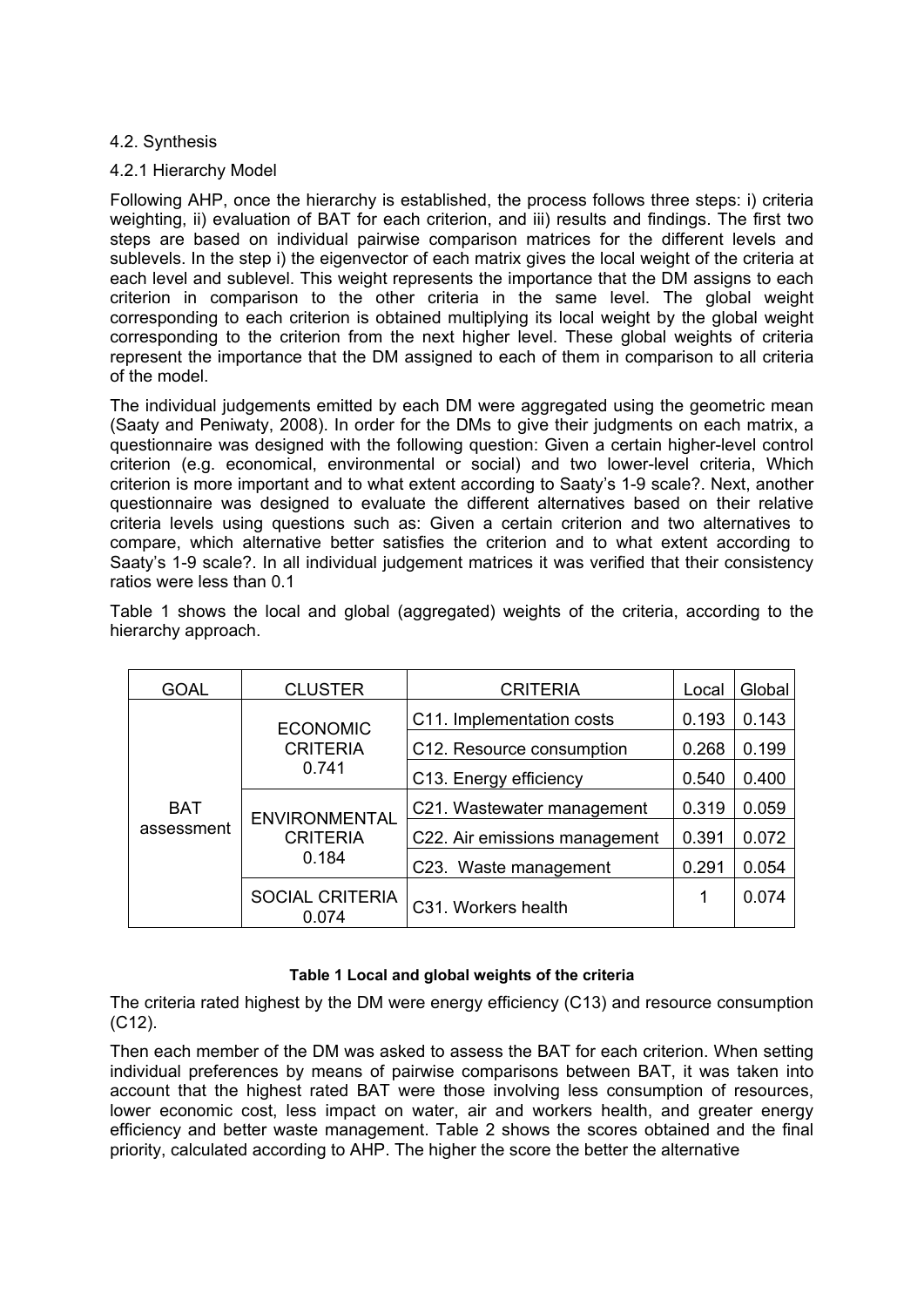|                                 | C <sub>11</sub> | C <sub>12</sub> | C <sub>13</sub> | C <sub>21</sub> | C <sub>22</sub>   | C <sub>23</sub> | C31   |                   |
|---------------------------------|-----------------|-----------------|-----------------|-----------------|-------------------|-----------------|-------|-------------------|
| <b>GLOBAL</b><br><b>WEIGHTS</b> |                 | 0.142 0.199     | 0.400           |                 | 0.059 0.072 0.054 |                 | 0.074 | Final<br>Priority |
| BAT <sub>1</sub>                | 0.73            | 0.69            | 0.28            | 0.44            | 0.16              | 0.29            | 0.29  | 0.430             |
| BAT <sub>2</sub>                | 0.18            | 0.19            | 0.05            | 0.20            | 0.07              | 0.07            | 0.07  | 0.112             |
| BAT <sub>3</sub>                | 0.09            | 0.11            | 0.66            | 0.36            | 0.77              | 0.63            | 0.63  | 0.458             |

### **Table 2: AHP priority matrix for particulate emissions**

The DM's suggestion was to implement BAT 3, use of pneumatic conveying systems.

#### 4.2.2 Network Model

4.2.2.1 Determination of the network. This step requires the DM to have a good understanding of the problem using the advice given by the AT based on the data gathered in previous stages. The steps needed for the construction of the network are: i) determination of the elements, ii) determination of the clusters, and iii) determination of the influence network. The first two steps of identification and clustering of criteria have been described in the section Problem Analysis.

For the determination of the influences between the elements of the network a zero-one interfactorial dominance matrix was used (Saaty 2001) whose elements  $a_{ii}$  take the value 1 or 0 depending on whether there is or there is not some influence of element i on element j. The rows and columns of the matrix are formed by all the elements of the network.

In ANP, the numerical data can be represented graphically and thus show the influence pattern of the network. This step is essential for further development of the process because if all the complexity of the real-world case study is to be transferred to the model, the DM has to accurately identify the influences of some elements upon others based on his knowledge and experience. If the DM fails to identify one influence, the model will not take it into account and some valuable information will be lost (Aragonés-Beltrán et al., 2010). For this reason the DM was asked to identify these influences, which are shown in Table 3.

The DM made the following assumptions for the case study under analysis: i) there are no influences among the different BAT due to the fast advance of environmental technology. This implies the assumption that the BAT will always be different and independent and, therefore, there will be no influence on each other; ii) there are no influences among criteria of the same cluster. In the case of environmental criteria (C21, C22 and C23), certain contaminant transfer may occur between the 3 vectors corresponding to these criteria (water, air and soil). However, in this case the DM saw no influence among these criteria, iii) there is no influence among the three economic criteria (C11, C12 and C13).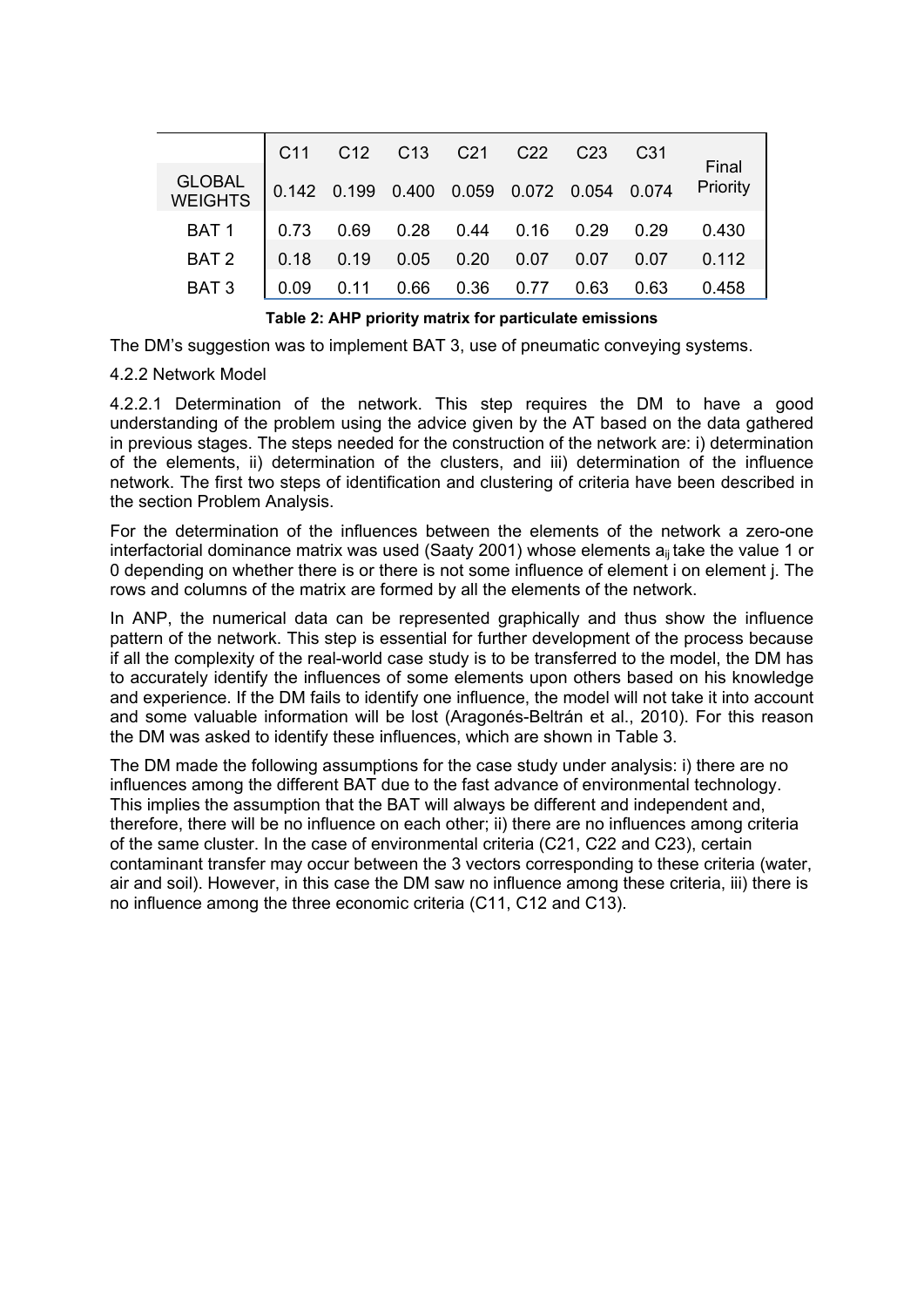| Alternatives              |                  |                 |                 | Economic criteria |                 | Environmental<br>criteria |                 |                 | Social<br>crit. |                 |                 |
|---------------------------|------------------|-----------------|-----------------|-------------------|-----------------|---------------------------|-----------------|-----------------|-----------------|-----------------|-----------------|
|                           |                  | <b>BAT</b><br>1 | <b>BAT</b><br>2 | <b>BAT</b><br>3   | C <sub>11</sub> | C <sub>12</sub>           | C <sub>13</sub> | C <sub>21</sub> | C <sub>22</sub> | C <sub>23</sub> | C <sub>31</sub> |
|                           | BAT <sub>1</sub> | $\mathbf 0$     | $\mathbf 0$     | $\mathbf 0$       | 1               | 1                         | 1               | 1               | 1               | 1               | 1               |
| Alternatives              | BAT <sub>2</sub> | $\mathbf 0$     | $\mathbf 0$     | $\bf{0}$          | 1               | 1                         | 1               | 1               | 1               | 1               | 1               |
|                           | BAT <sub>3</sub> | $\mathbf 0$     | $\mathbf 0$     | $\mathbf 0$       | 1               | 1                         | 1               | 1               | 1               | 1               | 1               |
|                           | C11              | 1               | 1               | 1                 | $\mathbf 0$     | $\mathbf 0$               | $\mathbf 0$     | 1               | 1               | $\mathbf{1}$    | 1               |
| Economic<br>criteria      | C <sub>12</sub>  | 1               | 1               | 1                 | $\mathbf 0$     | $\mathbf 0$               | $\mathbf 0$     | 1               | 1               | 1               | 1               |
|                           | C <sub>13</sub>  | 1               | 1               | 1                 | $\mathbf 0$     | $\bf{0}$                  | $\mathbf 0$     | 1               | 1               | $\mathbf{1}$    | 1               |
|                           | C <sub>21</sub>  | 1               | 1               | 1                 | 1               | 1                         | 1               | $\mathbf 0$     | $\mathbf 0$     | $\mathbf 0$     | 1               |
| Environmental<br>criteria | C <sub>22</sub>  | 1               | 1               | 1                 | 1               | 1                         | 1               | $\mathbf{0}$    | $\mathbf{0}$    | $\mathbf{0}$    | 1               |
|                           | C <sub>23</sub>  | 1               | 1               | 1                 | 1               | 1                         | 1               | 0               | $\mathbf 0$     | $\mathbf 0$     | 1               |
| Social criteria           | C31              | 1               | 1               | 1                 | 1               | 1                         | 1               | 1               | 1               | 1               | $\mathbf 0$     |

**Table 3: Interfactorial dominance matrix for BAT assessment using ANP**

4.2.2.2 Determination of element and cluster priorities. The next stage includes all the steps of the ANP model. The first step consists of assigning priorities to related elements in order to build the unweighted supermatrix. To this end, each element (criterion or alternative) is analyzed in terms of which of the other elements, which have influence on it and belong to a certain cluster, exerts a greater influence on it and to what extent. In this way, for each column of the unweighted supermatrix we can identify blocks corresponding to each of the clusters whose values form the eigenvector that represents the relative influence of the elements of each cluster on the element under consideration. Each eigenvector has been calculated from the corresponding pairwise comparison matrices.

Due to the fact that in the case study different elements from different clusters have influences on one element the unweighted matrix is non-stochastic by columns. Thus according to Saaty (2001), all clusters that exert any kind of influence upon each group have to be prioritized using the corresponding cluster pairwise comparison matrices. The value corresponding to the priority associated with a certain cluster weights the priorities of the elements of the cluster on which it acts (in the unweighted supermatrix), and the weighted supermatrix can be generated. Appendix B shows the unweighted and weighted supermatrices.

To this end, a questionnaire was designed as a multiple-choice test and organized into tables that grouped the questions relative to the pairwise comparison matrices. The consistency ratios of the judgment matrices were always lower than 0.1. Tables 4 and 5 show an example of the questionnaire.

Compare the following elements in the cluster **Environmental criteria** according to their influence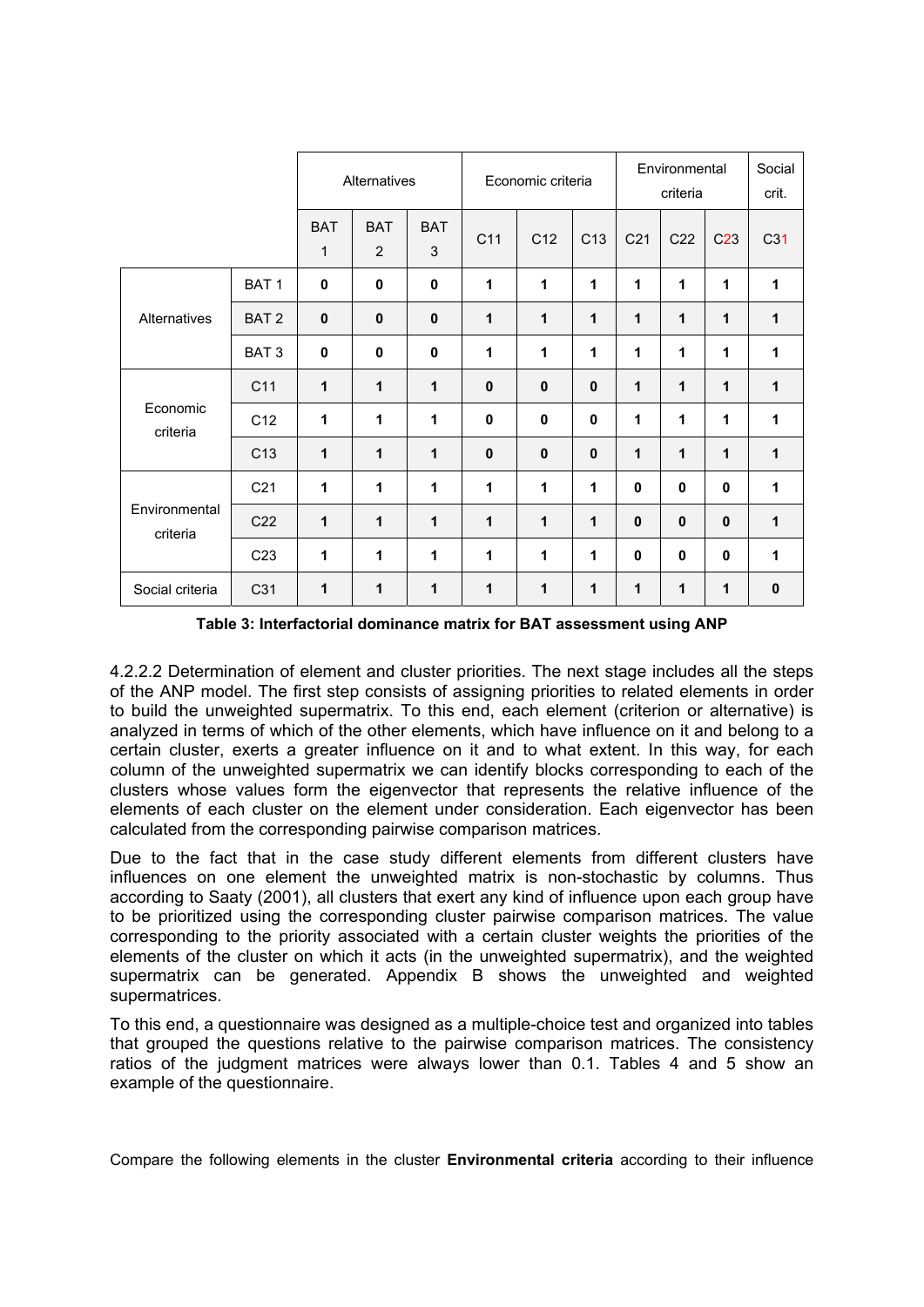#### upon **C11 Implementation costs** in the cluster **Economic criteria A: C21 Wastewater Management B: C22 Air Emission management**

| Which has the greatest influence? $\Box$ A | ⊠ | Equally important             |         |
|--------------------------------------------|---|-------------------------------|---------|
| To what extent?                            |   | ⊠ Moderate Strong Very strong | Extreme |

**Table 4: Example of the questionnaire about prioritization of elements** 

Compare the following groups that have some influence upon the cluster **Environmental criteria A: Alternatives**

## **B: Economic criteria**

| Which has the greatest influence? $\boxtimes$ A |  | Equally important             |                 |
|-------------------------------------------------|--|-------------------------------|-----------------|
| To what extent?                                 |  | ⊠ Moderate Strong Very strong | <b>∐Extreme</b> |

**Table 5: Example of the questionnaire about prioritization of clusters**

4.2.2.3 Calculation of the limit matrix and resulting prioritization. By raising the weighted supermatrix to successive powers the limit matrix is obtained. The results of the model are shown in Table 6, expressed as distributive mode

|                  | Priority |
|------------------|----------|
| <b>BAT1</b>      | 0.435    |
| BAT <sub>2</sub> | 0.119    |
| BAT <sub>3</sub> | 0.446    |

## **Table 6: BAT Priorities according to the network approach**

BAT 3 (use of pneumatic conveying systems) is the most appropriate BAT to reduce particulate emissions to the atmosphere in the installation of this case study with a priority of 44.6%. On the other hand, the priority of BAT 1 (covering of the conveyor working with dusty materials) is 43.5%, similar to that of BAT3

## **4.3. Phase of evaluation of results**

Table 7 shows the results obtained with each decision model. In this case study, there are not noticeable differences between BAT prioritization in both decision analysis models, being BAT 3 slightly better than BAT 1.

|                  | <b>AHP</b> | <b>RANKING</b> |                  | <b>ANP</b> |
|------------------|------------|----------------|------------------|------------|
| BAT <sub>3</sub> | 0.458      |                | BAT <sub>3</sub> | 0.446      |
| BAT <sub>1</sub> | 0.430      | っ              | BAT <sub>1</sub> | 0.435      |
| BAT <sub>2</sub> | 0.112      | 3              | BAT <sub>2</sub> | 0.119      |

**Table 7 BAT Priorities depending on the decision model used** 

If the criteria weights obtained in the hierarchy model are compared to the criteria influences obtained in the network model some differences can be observed (Table 8)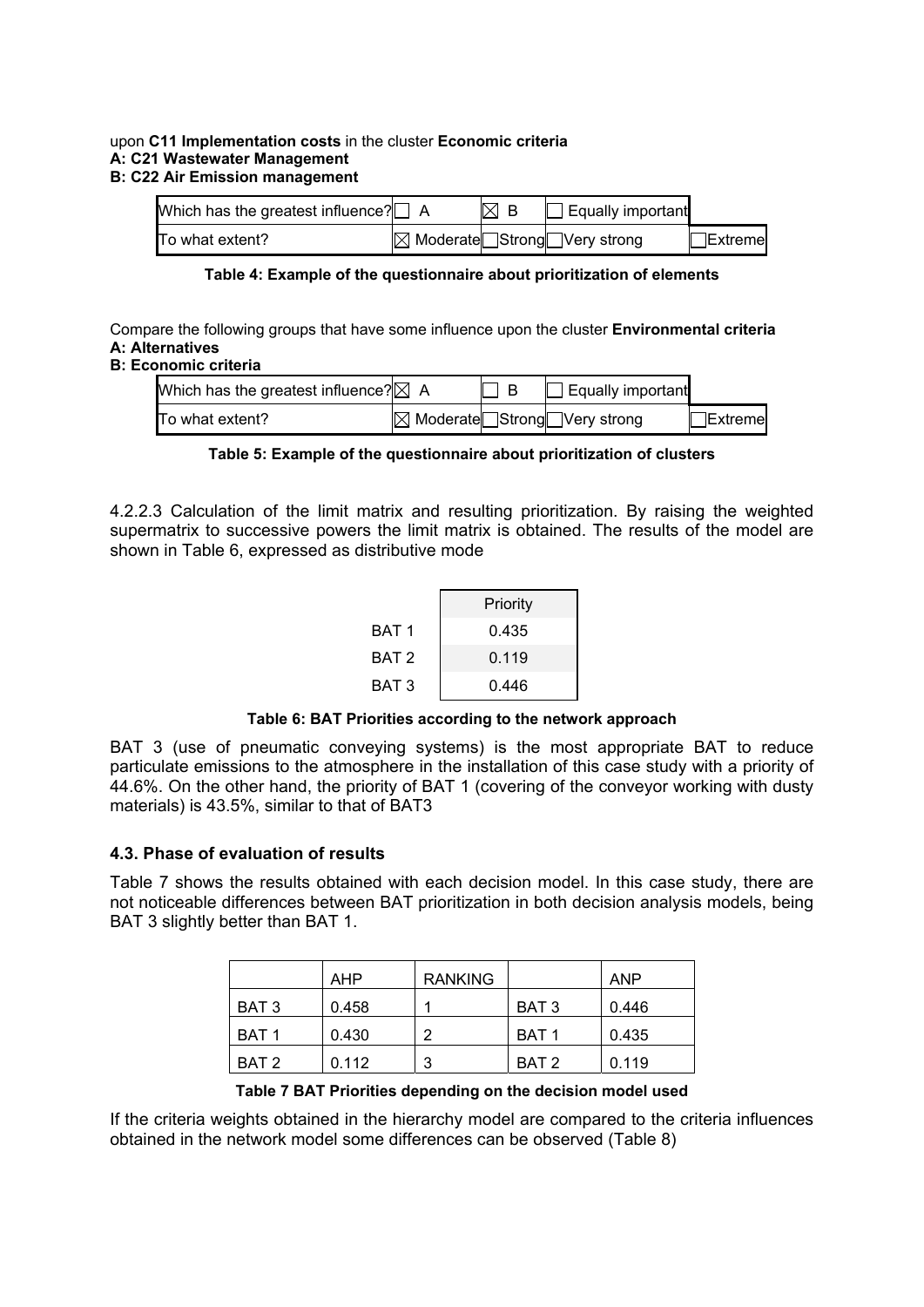| <b>CRITERIA</b>               | <b>AHP</b> | <b>ANP</b> | <b>CRITERIA</b>                  |
|-------------------------------|------------|------------|----------------------------------|
| C13. Energy efficiency        | 0,400      | 0.223      | C11. Implementation costs        |
| C12. Resource consumption     | 0,199      | 0.209      | C13. Energy efficiency           |
| C11. Implementation costs     | 0,143      | 0.148      | C22. Air emissions management    |
| C31. Workers health           | 0,074      | 0.133      | C12. Resource consumption        |
| C22. Air emissions management | 0,072      | 0.128      | C <sub>31</sub> . Workers health |
| C21. Waste water management   | 0,059      | 0.086      | C21. Wastewater management       |
| C23. Waste management         | 0.054      | 0.072      | C23. Waste management            |

#### **Table 8 Comparison of the priorities of the criteria depending on the decision model used**

In the hierarchy model the most important criteria are the economic criteria, while in the ANP model criterion C22 (Air Emissions Management) gains substantial influence. This is logical because they are evaluating BAT for the reduction of particulate emissions to the atmosphere. According to the DM, these results seem more logical than those initially obtained with the hierarchy model.

Table 9 shows the weights / influences of the higher-level criteria (clusters). One can see that in the AHP model the DM gives great importance to the economic criteria, while in the network model this cluster loses influence in favor of the other two clusters. This is in agreement with the principles of sustainable development, whereby the three clusters should tend to have a similar importance

| <b>CLUSTERS</b>               | AHP   | ANP   | <b>CLUSTERS</b>        |
|-------------------------------|-------|-------|------------------------|
| <b>ECONOMIC CRITERIA</b>      | 0.741 | 0.565 | ECONOMIC CRITERIA      |
| <b>ENVIRONMENTAL CRITERIA</b> | 0.184 | 0.307 | ENVIRONMENTAL CRITERIA |
| SOCIAL CRITERIA               | 0.074 | 0.128 | <b>SOCIAL CRITERIA</b> |

#### **Table 9 Comparison of the priorities of the clusters depending on the decision model used**

Table 10 shows a comparison of the number of individual judgments in the hierarchy and network models. It also indicates which judgments should include IPPC considerations. The conclusions drawn from the table are:

- For an assessment of three BAT with seven evaluation criteria, each member of the DM has to give 45 judgments (pairwise comparisons) more in the ANP model than in the AHP model (75 versus 30 comparisons). Consequently ANP requires greater efforts from the DM.
- The implementation of the IPPC approach is more effective in the evaluation of BAT by ANP, as the analysis of BAT influences on the criteria is only possible using this method.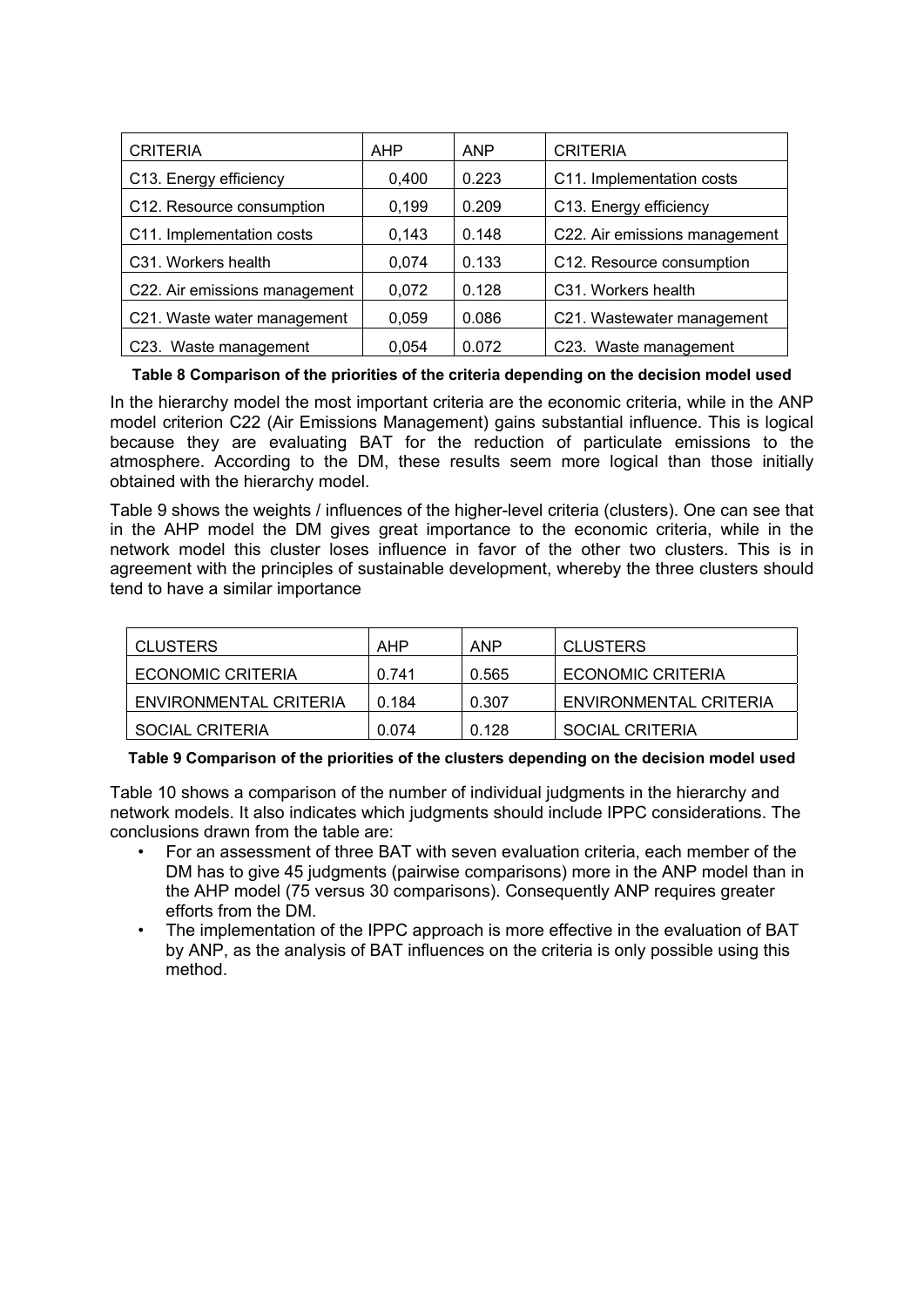|                                                             | <b>AHP</b>                | <b>ANP</b>                |
|-------------------------------------------------------------|---------------------------|---------------------------|
| Comparison of clusters                                      | 3 comparisons             | 3x4=12 comparisons        |
| Comparison of<br>evaluation criteria                        | $2x3 = 6$<br>comparisons  | $3x8 = 24$<br>comparisons |
| Comparison of BAT<br>with respect to<br>evaluation criteria | $3x7 = 21$<br>comparisons | $3x7=21$<br>comparisons   |
| Comparison of<br>evaluation criteria with<br>respect to BAT | $\overline{\phantom{0}}$  | 3x6= 18 comparisons       |



#### **4.4. Sensitivity analysis**

Judgments in any decision-making problem are surrounded by imprecision, so that results can be modified. It is therefore useful to perform a sensitivity analysis to analyze how the results are influenced by possible changes in some elements of the decision problem.

In the hierarchical model, this analysis is relatively simple to do. The weights on each of the criteria can be changed within a range of variation, by keeping the weight proportion of the others and observing the results. The influences of some alternatives over certain criteria can also be changed, if it is thought there may be imprecision in these assessments.

Figure 4 shows the change produced in the AHP alternative priorities when the weight of the criterion C13 Energy efficiency is modified within a range of ±25%. We can observe that, when the weight of this criterion is increased in 25% (from 0,4 to 0,5), the alternative BAT3 reaches the same priority as BAT1 The same process has been made for the rest of criteria and no significant changes have been observed.



**Figure 4. Sensitivity analysis hierarchy model. Criterion C13**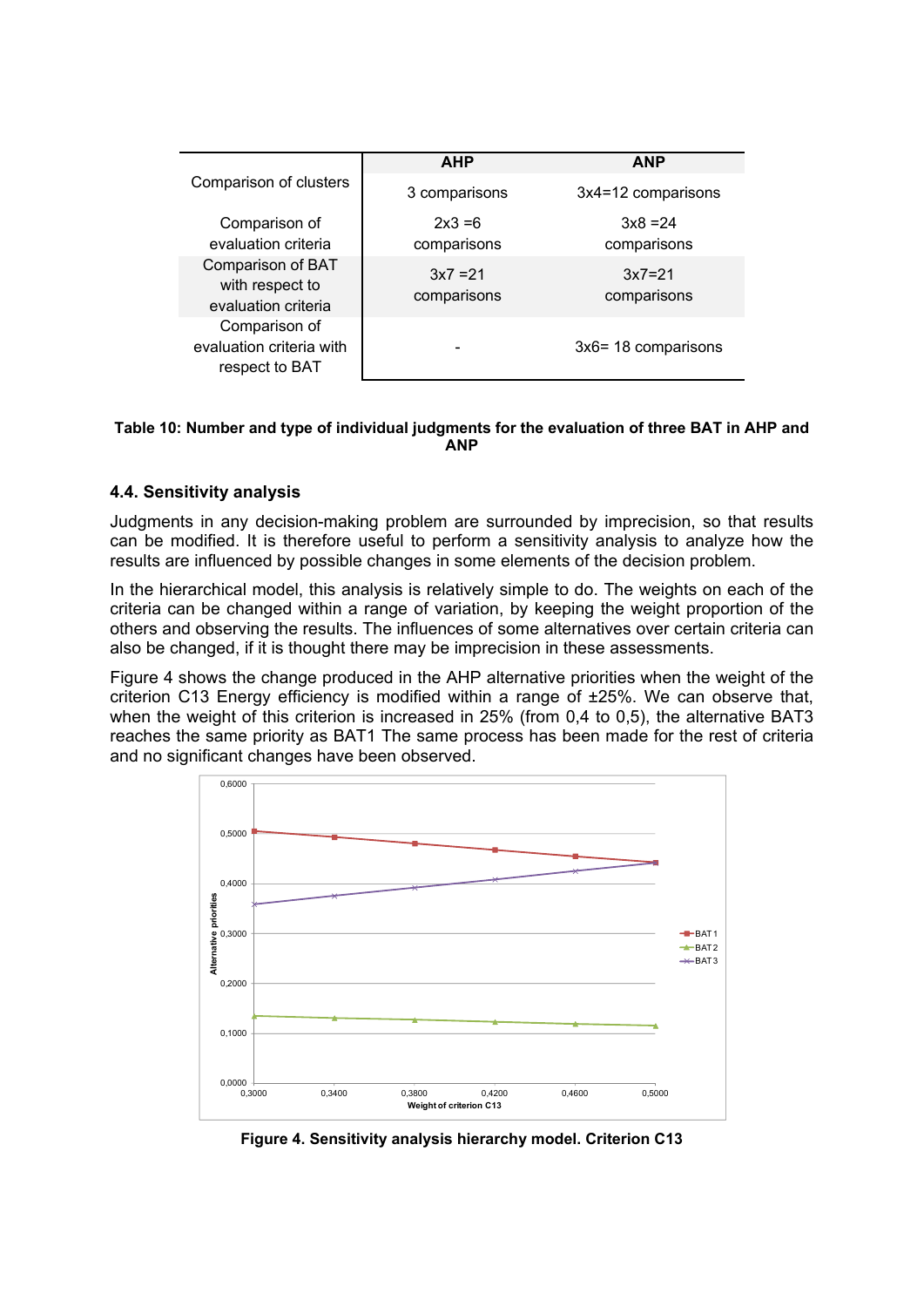In the network model, the analysis is more complex to perform. Possible solutions are: to consider those values of the weighted matrix that arose in the discussion between the DM team members; discuss possible changes to certain values in the array of clusters, or remove certain influences among elements in the model. To illustrate this analysis, Figure 5 shows the evolution of ANP alternative priorities when the influence of Criterion C11 Implementation Costs over BAT1 is modified within a range of 20%



**Figure 5. Sensitivity analysis network model. Influence of Criterion C11 over BAT1** 

## **5. CONCLUSIONS**

This paper presents a new approach for the evaluation of BAT based on two multicriteria decision models, AHP and ANP. The selection of the best BAT to improve environmental impact of an industry is a decision to be made by the competent environmental authority, who must evaluate different BAT included in the reference documents. The IPPC Directive does not specify any assessment method. This paper describes a robust and scientific method for a better implementation of the IPPC approach

The method has been applied to a case study of an Integrated Environmental Authorization granted to a ceramic industry of Castellón (Spain), which sets the limit value for particulate emissions to the atmosphere. The hierarchy model and the network model were used in the analysis. AHP was easier to use and understand by the DM. However, given that the assessment of BAT depends on the characteristics of the BAT and the IPPC installation and its environmental conditions, it becomes evident that there is some kind of influence among the different elements of the decision problem. Consequently, whenever possible, it is preferable to use the network model.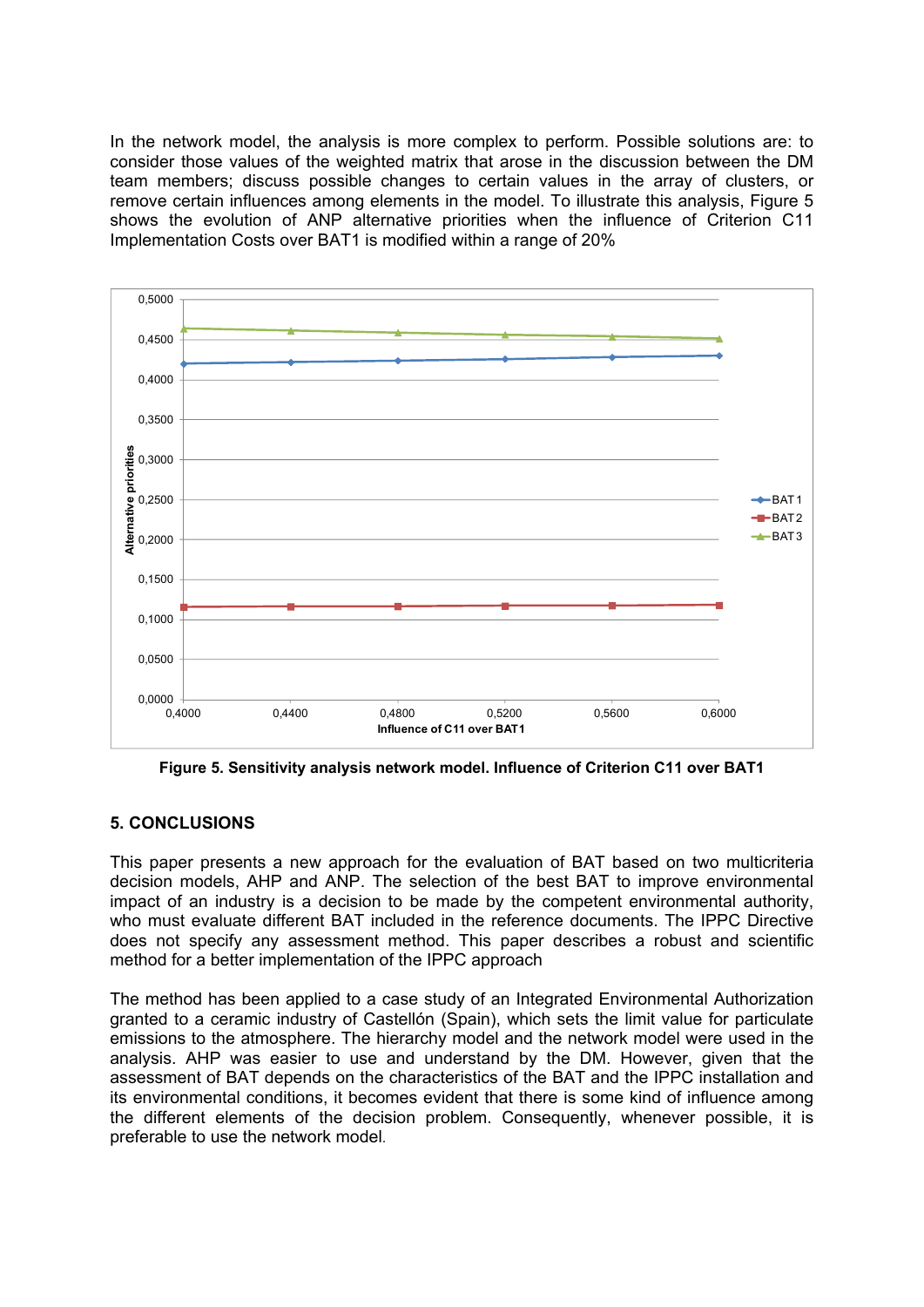The analysis of the results obtained allowed the DM to observe which criteria that initially were considered as very significant in the hierarchy model, in the network model did not exert such a great influence. This is because in the hierarchical model, the criteria are weighted regardless of what alternatives are considered. This fact allowed for a deep reflection on the process that was very useful in the analysis of results.

In order to reduce uncertainty and imprecision in the decision making process, it is useful to carry out a sensitivity analysis, which takes into account those aspects that have attracted the most discussion.

Although the case study presented in this paper is relatively simple, AHP and ANP are designed to make complex decisions that may contain a high number of criteria and alternatives. Environmental problems are characterized by having to analyze many factors and in many cases, numerous alternatives. The human mind has trouble managing more than  $7 \pm 2$  concepts simultaneously. Therefore, the analysis of such problems through hierarchical or network models, allows breaking it down into parts, gathering it into small groups and focusing the mind of the DM in making comparisons of the elements in pairs. The comparison matrices are not excessively large and this allows the DM to manage all the information well. Although the DM has to answer numerous questions (especially ANP) all of them are very simple to answer, as shown in Tables 4 and 5.

Another advantage of AHP / ANP is that an ex-post analysis of results of the decision making process can be made, so the decision-making process is traceable, an issue that is highly valued by the DM.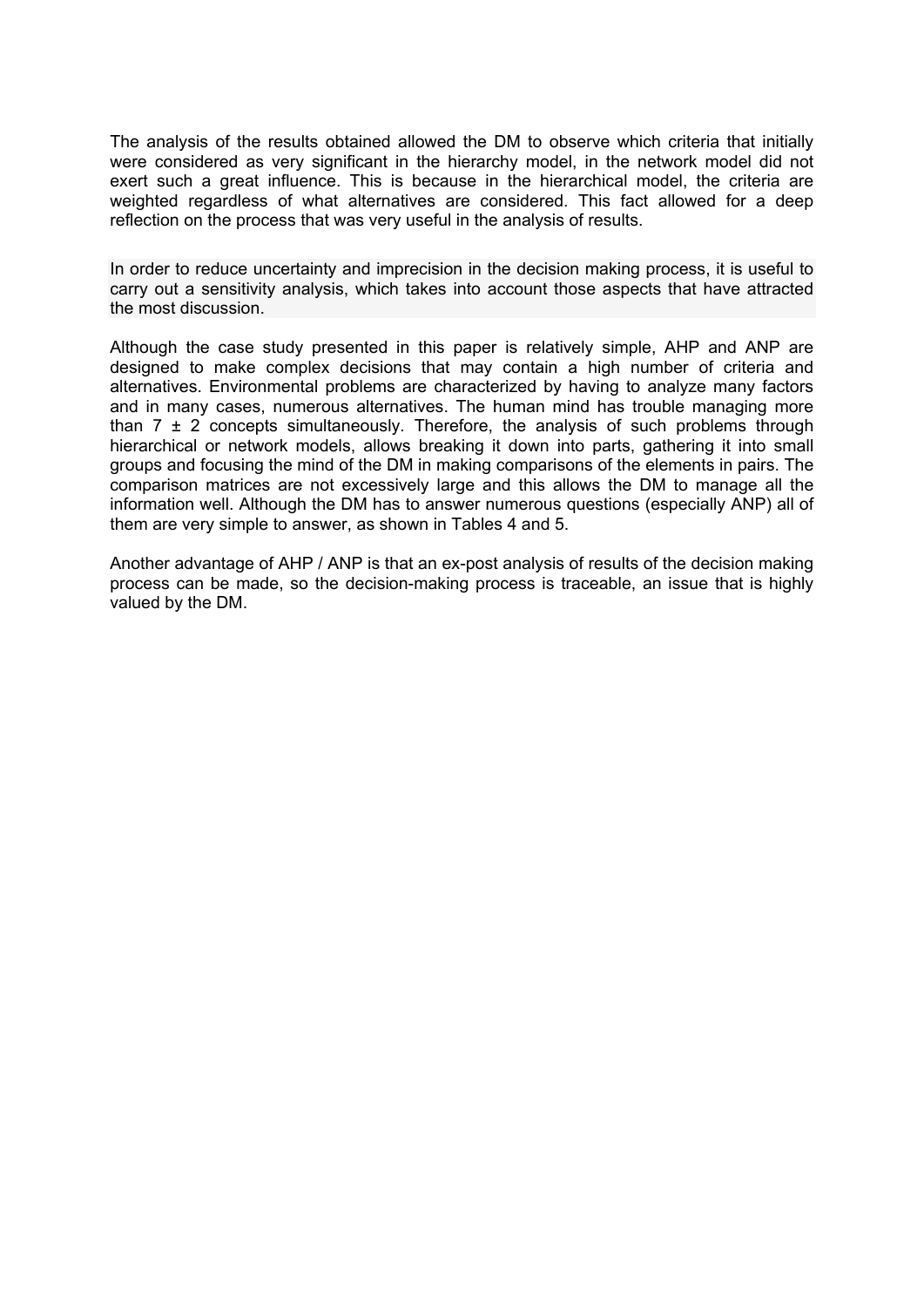## **6. Appendices**

#### **Appendix A. Pairwise comparison matrices. Hierarchy model**

|                        |      | Economic criteria Environmental criteria Social criteria |      | Priority |
|------------------------|------|----------------------------------------------------------|------|----------|
| Economic criteria      |      | 5.11                                                     | 7.88 | በ 741    |
| Environmental criteria | 0.19 |                                                          | 3.17 | 0.184    |
| Social criteria        | 0.13 | 0.31                                                     |      | 0 074    |

**Table A.1 Judgment aggregation matrix for higher-level criteria**

|                 | C <sub>11</sub> | C <sub>12</sub> | C <sub>13</sub> | <b>Priorities</b> |
|-----------------|-----------------|-----------------|-----------------|-------------------|
| C <sub>11</sub> |                 | 0.62            | 0.41            | 0.193             |
| C <sub>12</sub> | 1.60            |                 | 0.43            | 0.268             |
| C <sub>13</sub> | 2.41            | 2.34            |                 | 0.540             |
|                 |                 |                 |                 |                   |

**Table A.2 Judgment aggregation matrix for the economic criteria**

|                 | C <sub>21</sub> | C <sub>22</sub> | C23  | <b>Priorities</b> |
|-----------------|-----------------|-----------------|------|-------------------|
| C <sub>21</sub> |                 | 0.75            | 1.18 | 0.318             |
| C <sub>22</sub> | 1.32            |                 | 1.25 | 0.391             |
| C <sub>23</sub> | 0.85            | 0.80            |      | 0.291             |

**Table A.3 Judgment aggregation matrix for the environmental criteria**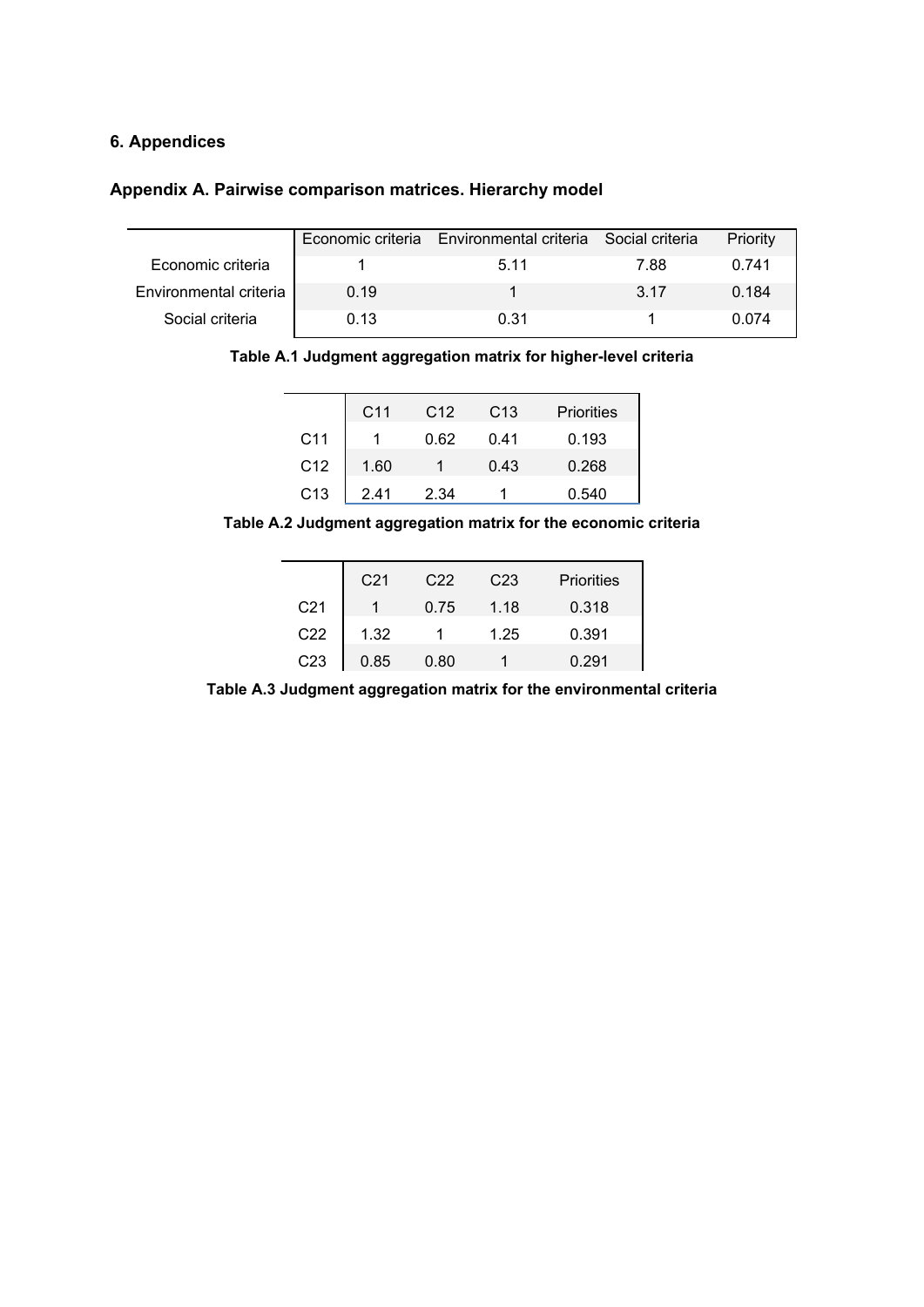|                  | C11              |                  |                  |                  | C <sub>12</sub>  |                  | C <sub>13</sub>  |                  |                  |  |
|------------------|------------------|------------------|------------------|------------------|------------------|------------------|------------------|------------------|------------------|--|
|                  | BAT <sub>1</sub> | BAT <sub>2</sub> | BAT <sub>3</sub> | BAT <sub>1</sub> | BAT <sub>2</sub> | BAT <sub>3</sub> | BAT <sub>1</sub> | BAT <sub>2</sub> | BAT <sub>3</sub> |  |
| BAT <sub>1</sub> | 1                | 4.05             | 7.76             | 1                | 3.62             | 6.19             | 1                | 6.80             | 0.32             |  |
| BAT <sub>2</sub> | 0.25             | 1                | 1.90             | 0.28             | 1                | 1.71             | 0.16             | 1                | 0.11             |  |
| BAT <sub>3</sub> | 0.13<br>0.53     |                  | $\mathbf 1$      | 0.16<br>0.58     |                  | 1                | 3.08             | 8.96             | $\mathbf{1}$     |  |
|                  |                  | C <sub>21</sub>  |                  |                  | C <sub>22</sub>  |                  |                  | C <sub>23</sub>  |                  |  |
|                  | BAT <sub>1</sub> | BAT <sub>2</sub> | BAT <sub>3</sub> | BAT <sub>1</sub> | BAT <sub>2</sub> | BAT <sub>3</sub> | BAT <sub>1</sub> | BAT <sub>2</sub> | BAT <sub>3</sub> |  |
| BAT <sub>1</sub> | 1                | 2.01             | 1.33             | 1                | 3.26             | 0.16             | 1                | 4.76             | 0.41             |  |
| BAT <sub>2</sub> | 0.50             | 1                | 0.53             | 0.31             | 1                | 0.11             | 0.21             | 1                | 0.13             |  |
| BAT <sub>3</sub> | 0.75             | 1.89             | $\mathbf{1}$     | 6.14             | 8.66             | 1                | 2.45             | 7.69             | 1                |  |
|                  |                  | C31              |                  |                  |                  |                  |                  |                  |                  |  |
|                  | BAT <sub>1</sub> | BAT <sub>2</sub> | BAT <sub>3</sub> |                  |                  |                  |                  |                  |                  |  |
| BAT <sub>1</sub> | 1                | 3.95             | 0.47             |                  |                  |                  |                  |                  |                  |  |
| BAT <sub>2</sub> | 0.25             | 1                | 0.12             |                  |                  |                  |                  |                  |                  |  |
| BAT <sub>3</sub> | 2.13             | 8.46             | 1                |                  |                  |                  |                  |                  |                  |  |

**Table A.4: BAT priority matrices with respect to the evaluation criteria**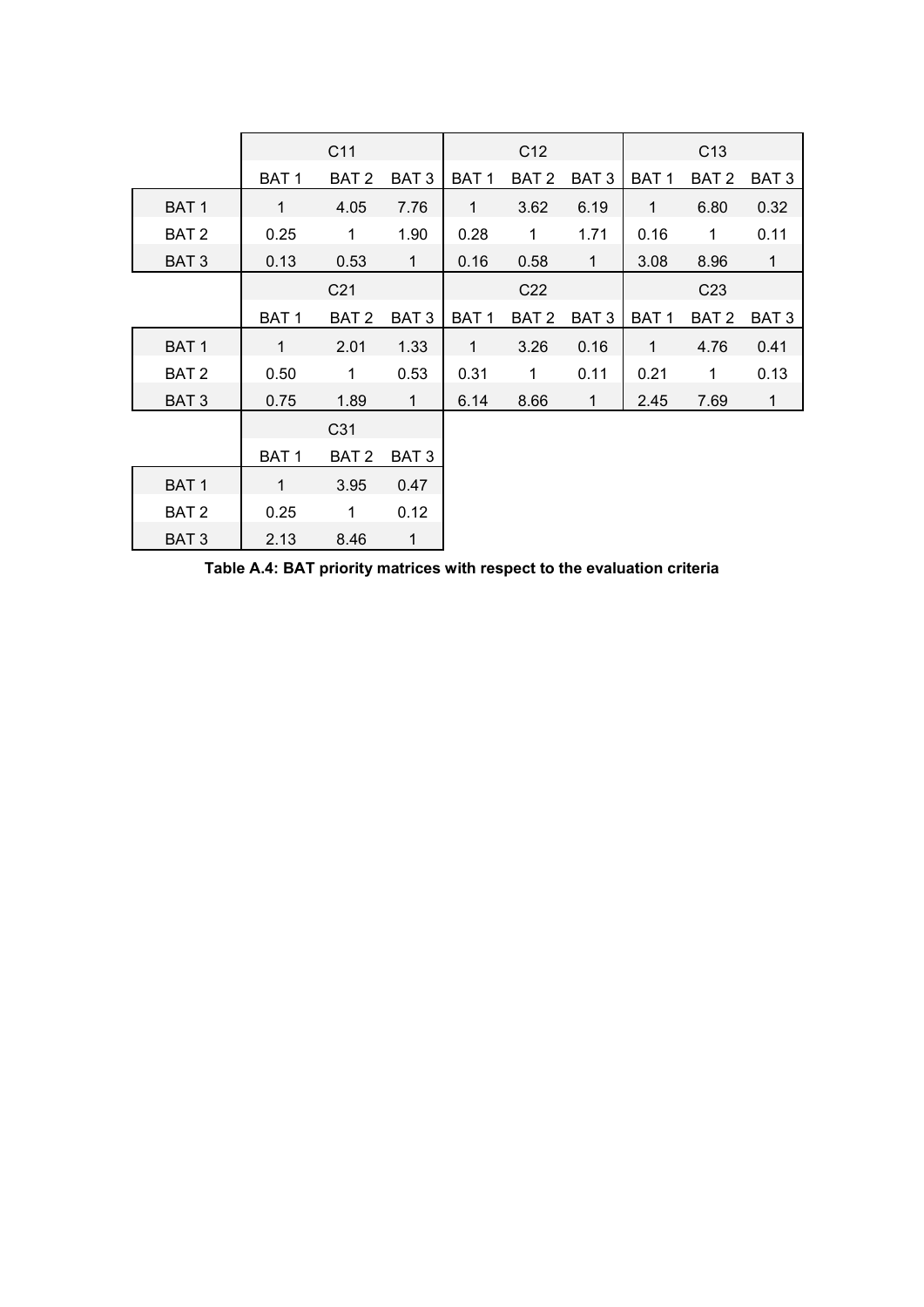|                           |                  | Alternatives    |                 |                 | Economic criteria |                 |                 | Environmental<br>criteria |                 |                 | Social<br>criter. |
|---------------------------|------------------|-----------------|-----------------|-----------------|-------------------|-----------------|-----------------|---------------------------|-----------------|-----------------|-------------------|
|                           |                  | <b>BAT</b><br>1 | <b>BAT</b><br>2 | <b>BAT</b><br>3 | C <sub>11</sub>   | C <sub>12</sub> | C <sub>13</sub> | C <sub>21</sub>           | C <sub>22</sub> | C <sub>23</sub> | C31               |
|                           | BAT <sub>1</sub> | 0               | 0               | 0               | 0.73              | 0.70            | 0.28            | 0.44                      | 0.17            | 0.30            | 0.30              |
| Alternatives              | BAT <sub>2</sub> | $\mathbf 0$     | 0               | 0               | 0.18              | 0.19            | 0.06            | 0.20                      | 0.07            | 0.07            | 0.07              |
|                           | BAT <sub>3</sub> | 0               | 0               | 0               | 0.09              | 0.11            | 0.66            | 0.36                      | 0.77            | 0.63            | 0.63              |
| Economic<br>criteria      | C <sub>11</sub>  | 0.69            | 0.20            | 0.30            | $\mathbf 0$       | 0               | 0               | 0.10                      | 0.07            | 0.14            | 0.15              |
|                           | C <sub>12</sub>  | 0.13            | 0.68            | 0.13            | 0                 | 0               | 0               | 0.68                      | 0.29            | 0.53            | 0.22              |
|                           | C <sub>13</sub>  | 0.18            | 0.12            | 0.58            | $\mathbf 0$       | 0               | $\mathbf 0$     | 0.22                      | 0.65            | 0.33            | 0.63              |
| Environmental<br>criteria | C <sub>21</sub>  | 0.06            | 0.06            | 0.06            | 0.25              | 0.43            | 0.71            | 0                         | 0               | 0               | 0.18              |
|                           | C <sub>22</sub>  | 0.72            | 0.66            | 0.71            | 0.41              | 0.24            | 0.17            | $\mathbf 0$               | 0               | 0               | 0.68              |
|                           | C <sub>23</sub>  | 0.22            | 0.28            | 0.23            | 0.34              | 0.33            | 0.12            | 0                         | 0               | 0               | 0.13              |
| Social criteria           | C <sub>31</sub>  | 1.00            | 1.00            | 1.00            | 1.00              | 1.00            | 1.00            | 1.00                      | 1.00            | 1.00            | 0.00              |

## **Appendix B. Pairwise comparison matrices. Network model**

**Table B.6: Unweighted supermatrix** 

|                           |                  | Alternatives    |                 |                 | Economic criteria |                 |                 | Environmental<br>criteria |                 |                 | Social<br>criter. |
|---------------------------|------------------|-----------------|-----------------|-----------------|-------------------|-----------------|-----------------|---------------------------|-----------------|-----------------|-------------------|
|                           |                  | <b>BAT</b><br>1 | <b>BAT</b><br>2 | <b>BAT</b><br>3 | C <sub>11</sub>   | C <sub>12</sub> | C <sub>13</sub> | C <sub>21</sub>           | C <sub>22</sub> | C <sub>23</sub> | C <sub>31</sub>   |
|                           | BAT <sub>1</sub> | 0               | 0               | 0               | 0.46              | 0.44            | 0.18            | 0.28                      | 0.10            | 0.19            | 0.19              |
| Alternatives              | BAT <sub>2</sub> | 0               | 0               | 0               | 0.11              | 0.12            | 0.03            | 0.13                      | 0.04            | 0.04            | 0.05              |
|                           | BAT <sub>3</sub> | 0               | 0               | 0               | 0.06              | 0.07            | 0.41            | 0.22                      | 0.48            | 0.40            | 0.40              |
| Economic<br>criteria      | C <sub>11</sub>  | 0.51            | 0.15            | 0.22            | 0                 | 0               | 0               | 0.03                      | 0.02            | 0.04            | 0.02              |
|                           | C <sub>12</sub>  | 0.10            | 0.50            | 0.09            | 0                 | 0               | 0               | 0.19                      | 0.08            | 0.15            | 0.02              |
|                           | C <sub>13</sub>  | 0.13            | 0.09            | 0.43            | 0                 | 0               | $\mathbf 0$     | 0.06                      | 0.18            | 0.09            | 0.07              |
| Environmental<br>criteria | C <sub>21</sub>  | 0.01            | 0.01            | 0.01            | 0.07              | 0.12            | 0.20            | $\mathbf 0$               | 0               | 0               | 0.05              |
|                           | C <sub>22</sub>  | 0.13            | 0.12            | 0.13            | 0.11              | 0.07            | 0.05            | $\mathbf 0$               | $\mathbf 0$     | $\mathbf 0$     | 0.18              |
|                           | C <sub>23</sub>  | 0.04            | 0.05            | 0.04            | 0.10              | 0.09            | 0.03            | $\mathbf{0}$              | $\Omega$        | 0               | 0.03              |
| Social criteria           | C <sub>31</sub>  | 0.07            | 0.07            | 0.07            | 0.09              | 0.09            | 0.09            | 0.09                      | 0.09            | 0.09            | 0.00              |

**Table B.7: Weighted supermatrix** 

## **Acknowledgements**

The translation of this paper was funded by the Universitat Politècnica de València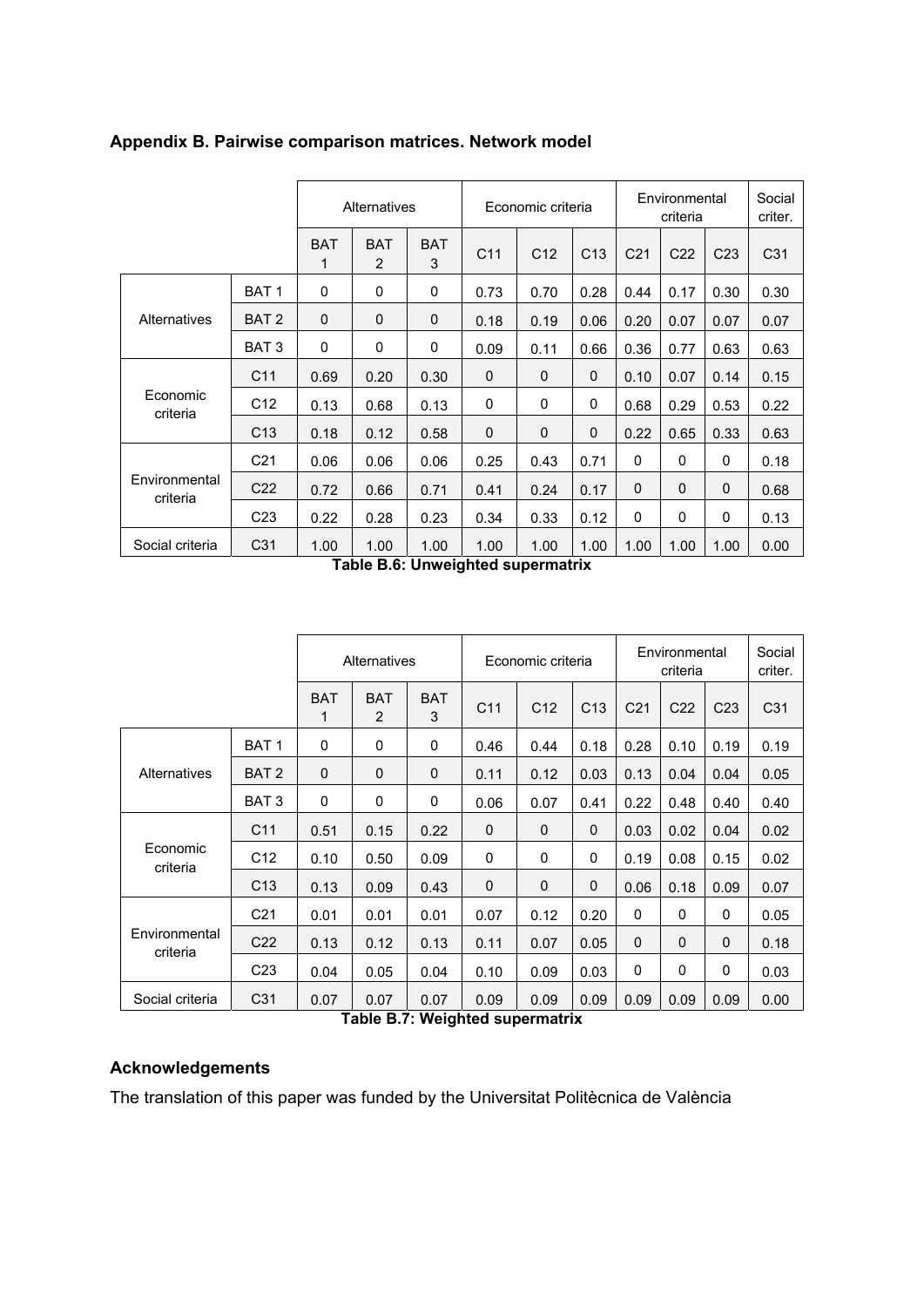### **References**

Aragonés-Beltrán, P., Pastor-Ferrando, J.P., García-García, F., 2010. An Analytic Network Process approach for siting a municipal solid waste plant in the Metropolitan Area of Valencia (Spain). Journal of Environmental Management, 91, 1071-1086.

Aragonés-Beltrán, P., Chaparro-González, F., Pastor-Ferrando, J.P., Rodríguez-Pozo, F., 2010b. An ANP-based approach for the selection of photovoltaic solar power plant investment projects. Renewable and Sustainable Energy Reviews, 14, 249-264.

Ashford, A. y Hall, R.P., 2011. Technology, Globalization and Sustainable Development. Yale University Press, New Haven, USA.

Ayag, Z., Ozdemir R.G., 2006. A fuzzy AHP approach to evaluating machine tool alternatives. Journal of Intelligent Manufacturing, 17, 179-190.

Barros, M.C., Magán, A., Valiño, S., Bello, P.M., Casares, J.J., Blanco, J.M., 2008. Identification of best available techniques in the seafood industry: a case study. Journal of Cleaner Production, 17, 391-399.

Belton, V., Stewart. T., 2002. Multiple criteria decision analysis. An integrated approach, second ed. Kluwer Academic Publishers, Dordrecht, Netherlands.

Bollinger, D., Pictet, J., 2008. Multiple criteria decision analysis of treatment and land-filling technologies for waste incineration residues. OMEGA The International Journal of Management Science, 36, 418-428.

Bréchet, T., Tulkens, H., 2009. Beyond BAT: selecting optimal combinations of available techniques, with an example from the limestone industry. Journal of Environmental Management, 90, 1790-1801.

Chan, F.T.S., Ip, R.W.L., Lau, H., 2001. Integration of expert system with analytic hierarchy process for the design of material handling equipment selection system. Journal of Materials Processing Technology, 116, 137-145.

European Comission, 2010. Europe 2020. A strategy for smart, sustainable and inclusive growth. COM(2010) 2020 final.

Chowdhury, S., Husain, T., 2006. Evaluation of drinking water treatment technology: an entropy-based fuzzy application. Journal of Environmental Engineering, 132, 1264-1271.

Cziner, K., Tuomaala, M., Hurme, M., 2005. Multicriteria decision making in process integration. Journal of Cleaner Production, 13, 475-483.

Du, Y., Cao, H., Liu, F., Li, C., Chen, X., 2012. An integrated method for evaluating the remanufacturability of used machine tool. Journal of Cleaner Production, 20, 82-91.

Dağdeviren, M., Eraslan, E., 2008. Priority determination of strategic energy policies in Turkey using Analytic Network Process (ANP) with group decision making. International Journal of Energy Research, 32, 1047-1057.

Doukas H., Patlitzianas, K.D., Psarras, J., 2006. Supporting sustainable electricity technologies in Greece using MCDM. Resources Policy, 31, 129-136.

Dijkmans, R., 2000. Methodology for selection of best available techniques (BAT) al the sector level. Journal of Cleaner Production, 8, 11-21.

Erdoğmuş, Ş., Aras, H., Koç, E., 2006. Evaluation of alternative fuels for residential heating in Turkey using analytical network process (ANP) with group decision-making. Renewable & Sustainable Energy Reviews, 10, 269-279.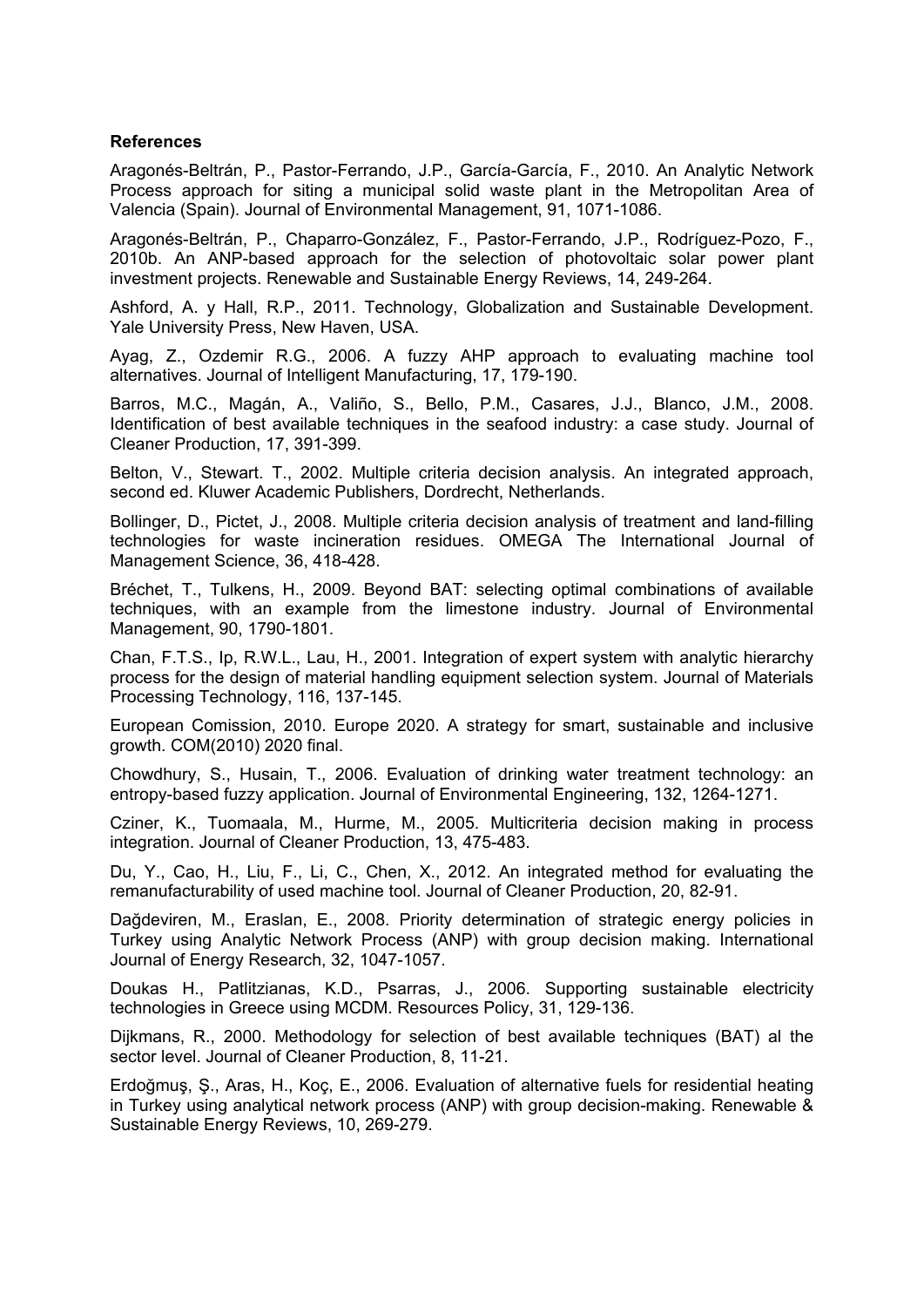European Parliament, 2008. Directive 2008/1/EC of the European Parliament and of the Council, of 15 January 2008, concerning integrated pollution prevention and control (codified version). Official Journal of the European Union, L 24/8-29.

European Parliament, 2010. Directive 2010/75/UE of the European Parliament and of the Council, of 24 November 2010, on industrial emissions (integrated pollution prevention and control) (recast). Official Journal of the European Union, L 334/17-119.

Figueira, J., Greco, S., Ehrgott, M. (eds.), 2005. Multiple criteria decision analysis: State of the art surveys. Springer, New York, USA.

Geldermann, J., Rentz, O., 2001. Integrated technique assessment with imprecise information as a support for the determination of best available techniques (BAT). OR Spektrum, 23, 137-157.

Geldermann, J. Rentz, O., 2004. The reference installation approach for the technoeconomic assessment of emission abatement options and the determination of BAT according the IPPC-directive. Journal of Cleaner Production, 12, 389-402.

Georgopoulou, E., Hontou, V., Gakis, N., Sarafidis, Y., Mirasgedis, S., Lalas, D.P., Loukatos, A., Gargoulas, N., Mentzis, A., Economidis, D., Triantafilopoulos, T., Korizi, K., 2008. BEAsT: a decision-support tool for assessing the environmental benefits and the economic attractiveness of best available techniques in industry. Journal of Cleaner Production, 16, 359-373.

Gerdsri, N., Kocaoglu, D.F., 2007. Applying the analytic hierarchy process (AHP) to build a strategic framework for technology road mapping. Mathematical and Computer Modelling 46 (7-8), 1071-1080.

Gómez-López, M.D., Bayo, J., García-Cascales, M.S., Angosto, J.M., 2009. Decision support in disinfection technologies for treated wastewater reuse. Journal of Cleaner Production, 17, 1504-1511.

Gómez-Navarro, T., García-Melón, M., Acuña-Dutra, S., Díaz-Martín, D., 2009. An environmental pressure index proposal for urban development planning based on the analytic network process. Environmental Impact Assessment Review, 29, 319-329.

Honkasalo, N., Rodhe, H., Dalhammar, C., 2005. Environmental permitting as a driver for eco-efficiency in the dairy sector: a closer look at the IPPC Directive. Journal of Cleaner Production, 13, 1049-1060.

Instituto de Tecnología Cerámica y Comisión de Trabajo, 2009. BAT Guidelines for the manufacturing sector of ceramic tiles in Valencia region (in Spanish). Ed. Centro de Tecnologías Limpias. Conselleria de Medi Ambient, Aigua, Urbanisme i Habitatge. Generalitat Valenciana. Valencia, Spain. ISBN 978-84-482-5099-9. Available at: http://www.cma.gva.es/ctl

Jänicke, M., 2010. Innovations for a sustainable use of resources: reflections and proposals (In Spanish). Ekonomiaz, nº 75, 70-83.

Jiang, Z., Zhang, H., Sutherland, J.W., 2011. Development of multi-criteria decision making model for remanufacturing technology portfolio selection. Journal of Cleaner Production, 19, 1939-1945.

Köne, A.Ç., Büke, T., 2007. An Analytical Network Process (ANP) evaluation of alternative fuels for electricity generation in Turkey. Energy Policy, 35, 5220-5228.

Liu, X., Wen, Z., 2012. Best available techniques and pollution control: a case study on China's thermal power industry. Journal of Cleaner Production, 23, 113-121.